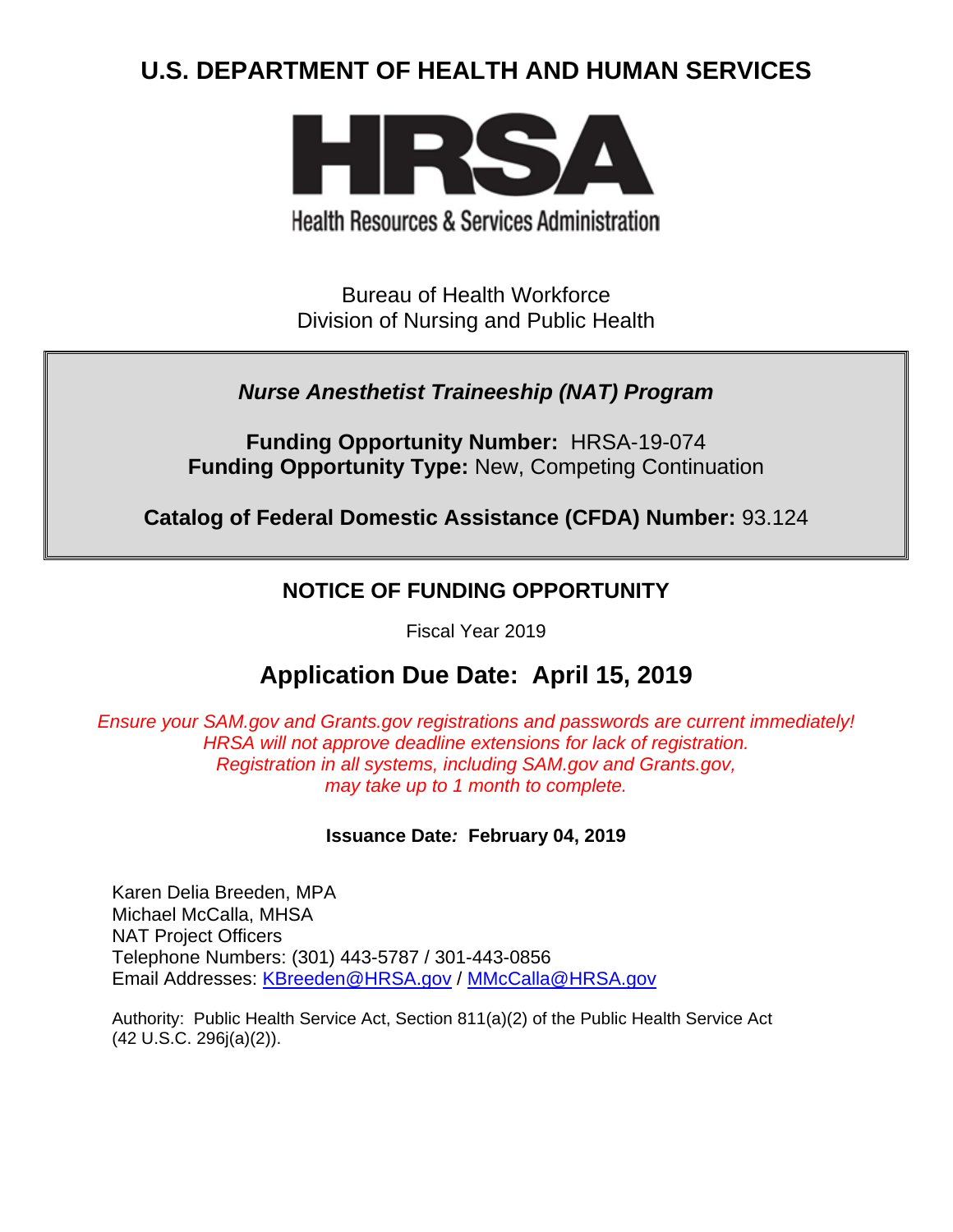# **EXECUTIVE SUMMARY**

The Health Resources and Services Administration (HRSA) is accepting applications for the Nurse Anesthetist Traineeship (NAT) Program. The purpose of this program is to support eligible entities to meet the cost of traineeships for individuals in nurse anesthesia degree programs. Grants are awarded to accredited institutions that educate registered nurses to become nurse anesthetists; recipient institutions, in turn, disburse funds to students in the form of traineeship support. The aim is to increase the number of Certified Registered Nurse Anesthetists nationally who are well-prepared and well-positioned to practice independently and deliver evidence-based, high-quality, and safe anesthesia and services related to management and treatment of acute and chronic pain. NAT students may use traineeship funds during the period for which the traineeship is provided for full or partial costs of the tuition and fees, books/e-books, and reasonable living expenses (stipends). The funds appropriated for the NAT Program are distributed among all eligible applicant institutions based on a formula**.** 

| <b>Funding Opportunity Title:</b>      | Nurse Anesthetist Traineeship Program                                                                                                                                                                                    |  |  |
|----------------------------------------|--------------------------------------------------------------------------------------------------------------------------------------------------------------------------------------------------------------------------|--|--|
| <b>Funding Opportunity Number:</b>     | <b>HRSA-19-074</b>                                                                                                                                                                                                       |  |  |
| Due Date for Applications:             | April 15, 2019                                                                                                                                                                                                           |  |  |
| Anticipated Total Annual Available     | \$2,250,000                                                                                                                                                                                                              |  |  |
| Funding:                               |                                                                                                                                                                                                                          |  |  |
| Estimated Number and Type of Award(s): | Up to 80 grants                                                                                                                                                                                                          |  |  |
| <b>Estimated Award Amount:</b>         | Award amount determined by formula.                                                                                                                                                                                      |  |  |
| <b>Cost Sharing/Match Required:</b>    | <b>No</b>                                                                                                                                                                                                                |  |  |
| Period of Performance:                 | July 1, 2019 – June 30, 2020 (1 year)                                                                                                                                                                                    |  |  |
| Eligible Applicants:                   | Eligible applicants are schools of<br>nursing, nursing centers, academic<br>health centers, State or local<br>governments, and other public or<br>private nonprofit entities determined<br>appropriate by the Secretary. |  |  |
|                                        | See Section III-1 of this Notice of<br>Funding Opportunity (NOFO) for<br>complete eligibility information.                                                                                                               |  |  |

## **Application Guide**

You (the applicant organization/agency) are responsible for reading and complying with the instructions included in HRSA's *SF-424 [R&R Application Guide,](http://www.hrsa.gov/grants/apply/applicationguide/sf424rrguidev2.pdf)* available online at [http://www.hrsa.gov/grants/apply/applicationguide/sf424rrguidev2.pdf,](http://www.hrsa.gov/grants/apply/applicationguide/sf424rrguidev2.pdf) except where instructed in this NOFO to do otherwise.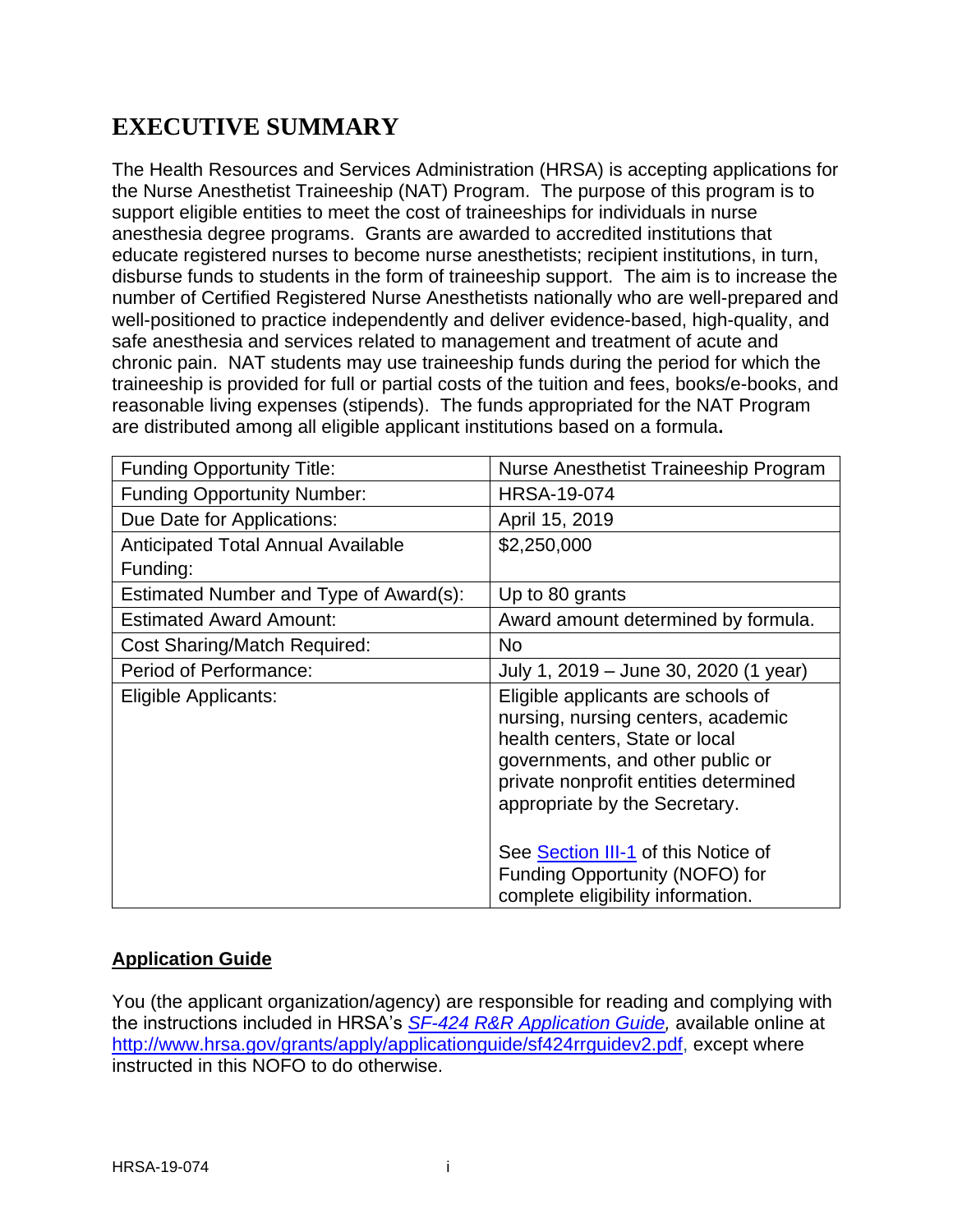## **Technical Assistance**

HRSA will hold a pre-application technical assistance (TA) webinar(s) for applicants seeking funding through this opportunity. The webinar will provide an overview of pertinent information in the NOFO and an opportunity for applicants to ask questions. Visit the HRSA Bureau of Health Workforce's open opportunities website at <https://bhw.hrsa.gov/fundingopportunities/> to learn more about the resources available for this funding opportunity.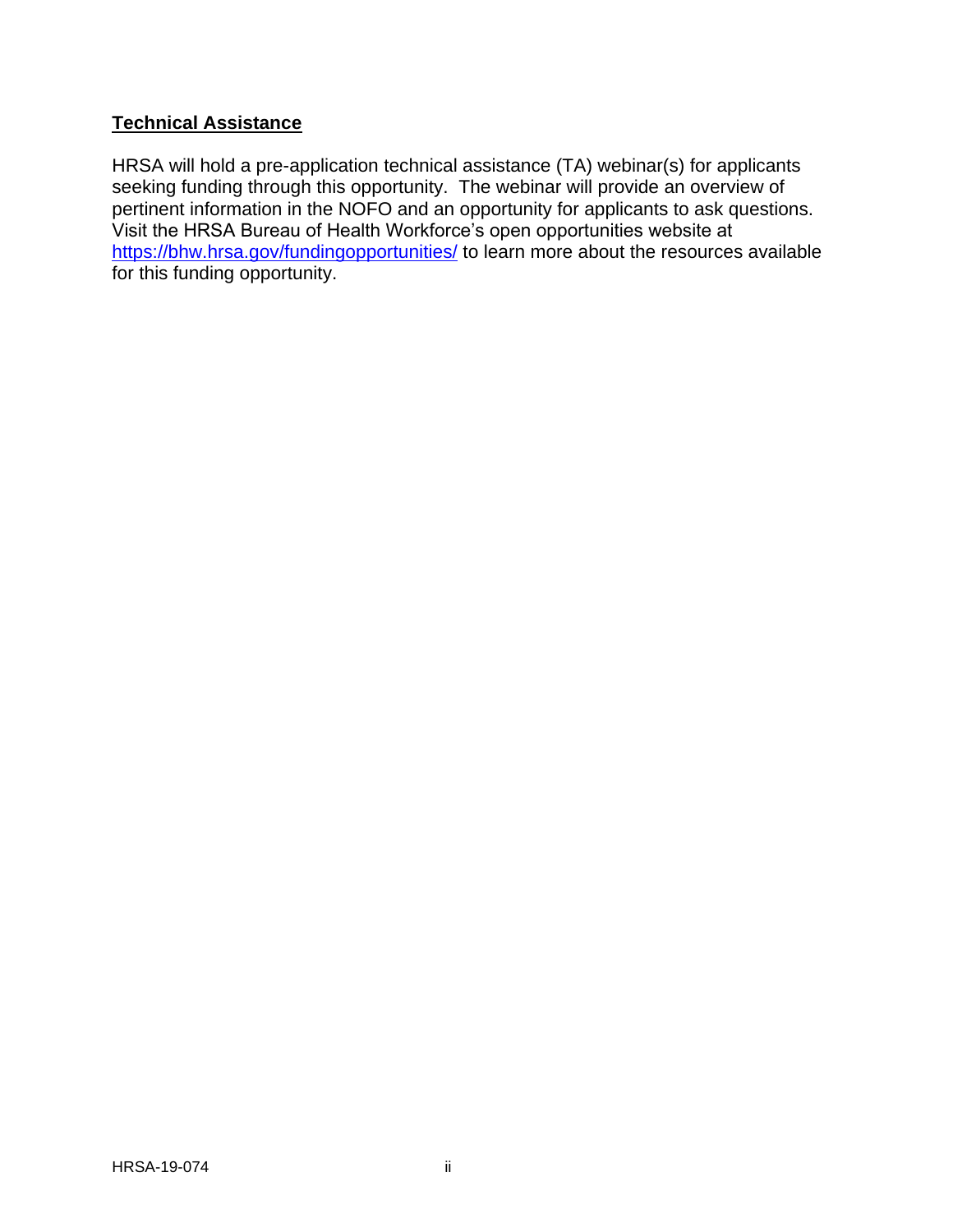# **Table of Contents**

| I.    |                                                                           |  |
|-------|---------------------------------------------------------------------------|--|
|       |                                                                           |  |
| II.   |                                                                           |  |
|       |                                                                           |  |
| III.  |                                                                           |  |
|       |                                                                           |  |
| IV.   |                                                                           |  |
|       | i.<br>ii.<br>iii.                                                         |  |
|       | NAT Program Specific Data Forms (NAT Table 1 and NAT Table 2) 14<br>v.    |  |
|       | Dun and Bradstreet Universal Numbering System (DUNS) and System for Award |  |
|       |                                                                           |  |
|       |                                                                           |  |
|       |                                                                           |  |
|       |                                                                           |  |
|       |                                                                           |  |
|       |                                                                           |  |
|       |                                                                           |  |
|       |                                                                           |  |
|       |                                                                           |  |
|       |                                                                           |  |
| VII.  |                                                                           |  |
|       |                                                                           |  |
| VIII. |                                                                           |  |
| IX.   |                                                                           |  |
|       |                                                                           |  |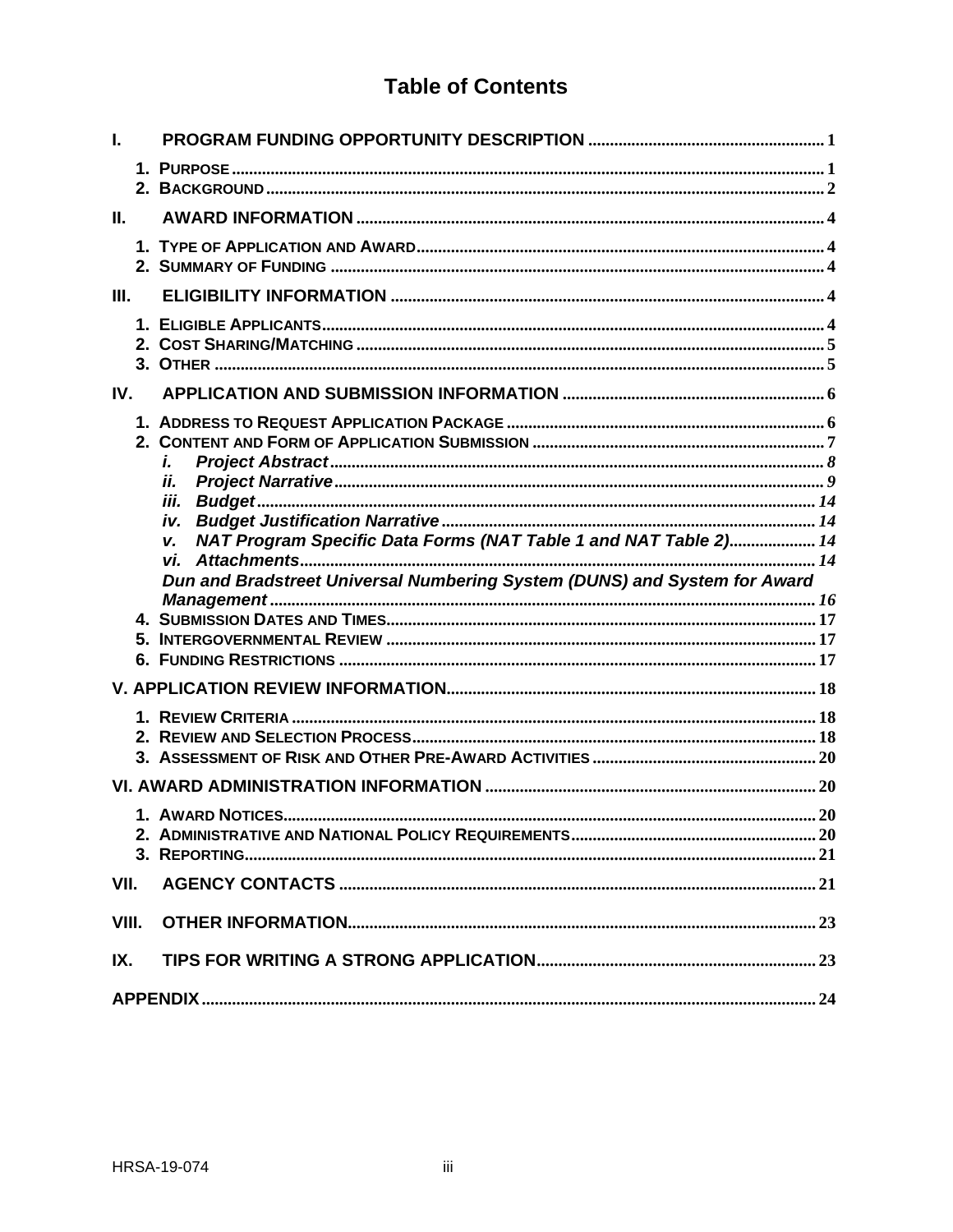# <span id="page-4-0"></span>**I. Program Funding Opportunity Description**

## <span id="page-4-1"></span>**1. Purpose**

This notice announces the opportunity to apply for funding under the Nurse Anesthetist Traineeship (NAT) Program.

#### Program Purpose

The purpose of the Nurse Anesthetist Traineeship Program is to increase the number of Certified Registered Nurse Anesthetists (CRNAs) providing care, especially to rural and underserved populations.

#### Program Goals

To achieve this purpose in a timely and effective manner, the Nurse Anesthetist Traineeship Program provides support to full-time nurse anesthetist trainees, through educational institutions, to reduce the financial burden on students.

#### Program Objectives

Accredited institutions that educate Registered CRNAs Nurses to become will disburse funds to Student Registered Nurse Anesthetists in the form of traineeship support. The funds for the NAT Program are distributed among all eligible applicant institutions based on a formula**.** Student Registered Nurse Anesthetists may use traineeship funds during the period for which the traineeship is provided for full or partial costs of the tuition and fees, any required books/e-books and reasonable living expenses (stipends).

#### Program Priorities

Applicants are encouraged to select and address one of the Health Resources and Services Administration (HRSA) priorities below which include the Department of Health and Human Services' (HHS) priorities of combatting the opioid crisis and transforming our healthcare system from one that pays for procedures and sickness to one that pays for outcomes and health through value-based care.

- *Combatting the opioid crisis\*/Mental Health*
- *Value-based care delivery and quality improvement initiatives*
- *Transforming the workforce –targeting the need*
- *Telehealth\*\**
- *Childhood obesity*
- *Maternal Mortality*

\* If your application discusses opioids as a priority, please consider that HRSA has a number of investments targeting opioid use disorder and substance use disorder across its Bureaus and Offices that applicants may be able to leverage. For information on HRSAsupported resources, technical assistance, and training, visit [https://www.hrsa.gov/opioids.](https://www.hrsa.gov/opioids)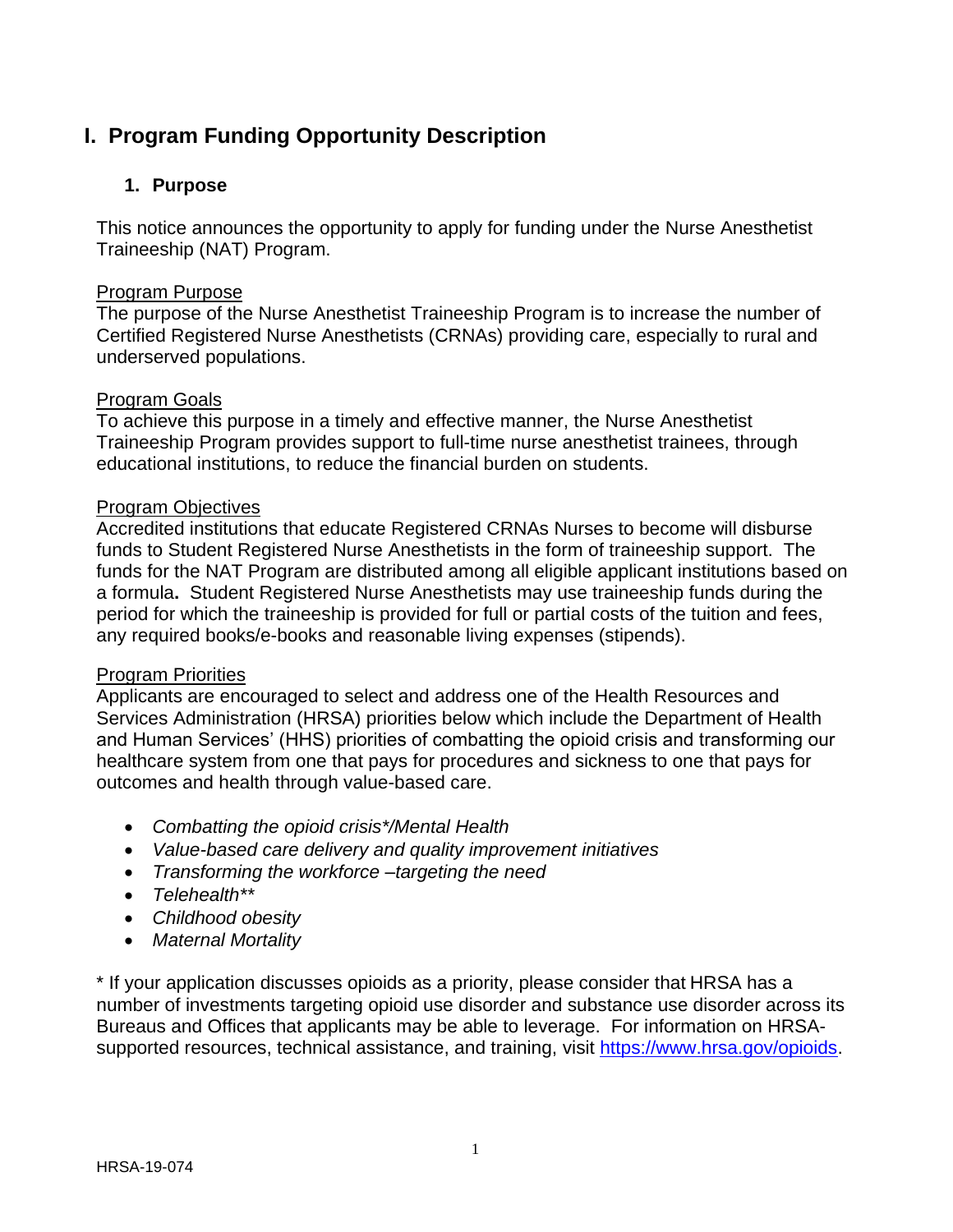*\*\*Telehealth can be an important tool for delivering services and resources to HRSA's target populations. HRSA encourages applicants to include support for telehealth as a mechanism to meet programmatic goals in this Notice of Funding Opportunity, as appropriate. Refer to<https://www.hrsa.gov/rural-health/telehealth/index.html> for specific information and resources.*

## <span id="page-5-0"></span>**2. Background**

The Nurse Anesthetist Traineeship (NAT) Program is authorized by Title VIII, Section 811(a)(2) of the Public Health Service Act, 42 U.S.C. § 296j(a)(2).

The NAT program aims to increase the number of Certified Registered Nurse Anesthetists (CRNAs) who are well-prepared and well-positioned to practice independently and collaboratively within interprofessional teams delivering evidence-based, high-quality, and safe anesthesia and pain management services. Anesthesia and pain management services encompass the continuum of anesthesia care for surgical procedures as well as the management and treatment of acute and chronic pain. CRNAs, like anesthesiologists, practice in a variety of settings providing anesthesia care and pain management services to an older and increasingly diversified population.

## **Role of CRNAs in addressing opioid abuse in rural areas**

According to the National Center for Health Statistics, Centers for Disease Control and Prevention, in 2017 more than 70,200 Americans died from drug overdoses. Drug overdose deaths increased from 16,849 in 1999 to 70,237 in 2017. [1] Opioid prescribing rates in rural areas are significantly higher than those in urban areas. Drug overdose death rates in rural areas have also exceeded the drug overdose rates in urban areas. For example, the opioid death rates in rural areas, tripled for females and quadrupled among 18-25 year olds from 1999 to 2015. 2

Through their holistic, interdisciplinary and multi-modal approach, CRNAs play an integral role in appropriate use of opioids for patients receiving anesthesia, sedation, and pain management services for acute and chronic pain. CRNAs are the primary providers of anesthesia care in rural America and, in some instances, may be the sole provider of anesthesia services. Because they are more likely to practice in rural areas where the opioid crisis is most acute, CRNAs are at the frontline of the opioid crisis. Furthermore, as people across multiple sectors (e.g., first responders, health professionals and law enforcement) work to address the opioid crisis in America, appropriate utilization of anesthesia and pain management services is of utmost importance.<sup>3</sup>

l

<sup>[1]</sup> Source[: https://www.drugabuse.gov/related-topics/trends-statistics/overdose-death-rates](https://www.drugabuse.gov/related-topics/trends-statistics/overdose-death-rates)

<sup>(2)</sup> García MC, Heilig CM, Lee SH, et al. Opioid Prescribing Rates in Nonmetropolitan and Metropolitan Counties Among Primary Care Providers Using an Electronic Health Record System — United States, 2014–2017. MMWR Morb Mortal Wkly Rep 2019;68:25–30. DOI: http://dx.doi.org/10.15585/mmwr.mm6802a1

<sup>(3)</sup> Source[: https://www.aana.com/docs/default-source/pr-aana-com-web-documents-\(all\)/crna-fact](https://www.aana.com/docs/default-source/pr-aana-com-web-documents-(all)/crna-fact-sheet.pdf?sfvrsn=c5f641b1_4)[sheet.pdf?sfvrsn=c5f641b1\\_4](https://www.aana.com/docs/default-source/pr-aana-com-web-documents-(all)/crna-fact-sheet.pdf?sfvrsn=c5f641b1_4)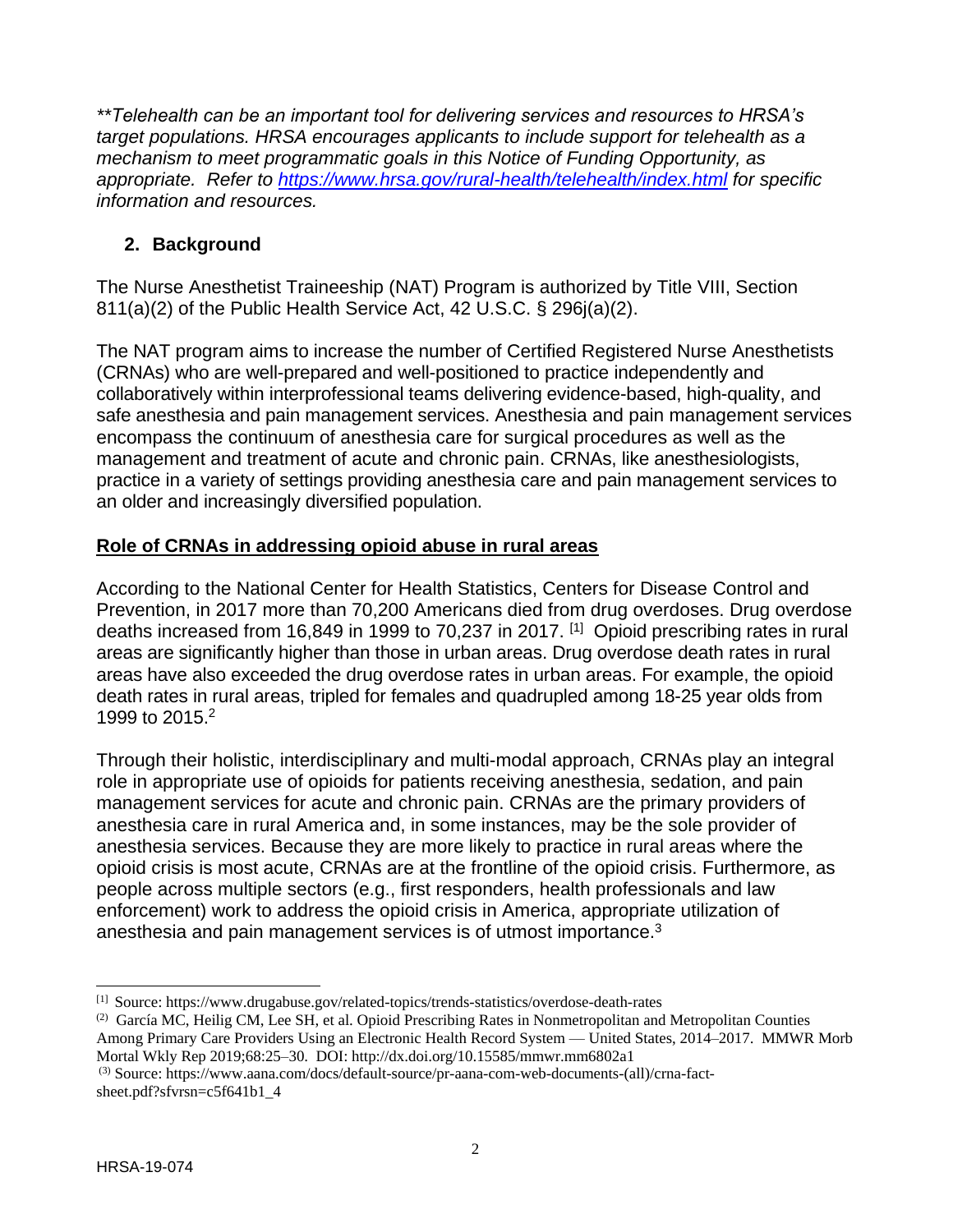By providing didactic and clinical teaching/training for NAT students in opioid addiction management and treatment and options for non-opioid pain management and anesthesia, the NAT award recipients will be supporting HHS's and HRSA's priority to combat the opioid abuse epidemic, especially among rural and underserved populations.

Resources:

- HHS <https://www.hhs.gov/opioids/about-the-epidemic/index.html>
- Health Resources and Services Administration<https://www.hrsa.gov/opioids>
- Centers for Disease Control and Prevention (CDC) <https://www.cdc.gov/drugoverdose/index.html>

CDC Guideline for Prescribing Opioids for Chronic Pain <https://www.cdc.gov/drugoverdose/prescribing/guideline.html>

 Substance Abuse and Mental Health Services Administration [https://store.samhsa.gov/product/TIP-63-Medications-for-Opioid-Use-Disorder-Full-](https://store.samhsa.gov/product/TIP-63-Medications-for-Opioid-Use-Disorder-Full-Document-Including-Executive-Summary-and-Parts-1-5-/SMA18-5063FULLDOC)[Document-Including-Executive-Summary-and-Parts-1-5-/SMA18-5063FULLDOC](https://store.samhsa.gov/product/TIP-63-Medications-for-Opioid-Use-Disorder-Full-Document-Including-Executive-Summary-and-Parts-1-5-/SMA18-5063FULLDOC)

[https://www.samhsa.gov/programs-campaigns/medication-assisted](https://www.samhsa.gov/programs-campaigns/medication-assisted-treatment/training-materials-resources)[treatment/training-materials-resources](https://www.samhsa.gov/programs-campaigns/medication-assisted-treatment/training-materials-resources)

## 3. **Program Definitions**

A glossary containing general definitions for terms used throughout the Bureau of Health Workforce NOFOs can be located at the [Health Workforce Glossary.](https://bhw.hrsa.gov/grants/resourcecenter/glossary) In addition, the following definitions apply to the NAT Program for Fiscal Year 2019.

- **New Funding Opportunity Type** is an application that is being submitted to HRSA for the first time and has not previously received an NAT award.
- **Competing Continuation Funding Opportunity Type** is an application or an award made for additional funding/budget period for a project with a projected completion date, through a competing process.
- **New Appointment** means the appointment of a student to receive NAT funds during the current budget/project year who has not received NAT support during any previous budget period/period of performance.
- **Reappointment** means any appointment of a student to receive NAT funds during the current budget/project year who has received NAT support during any previous budget period/period of performance.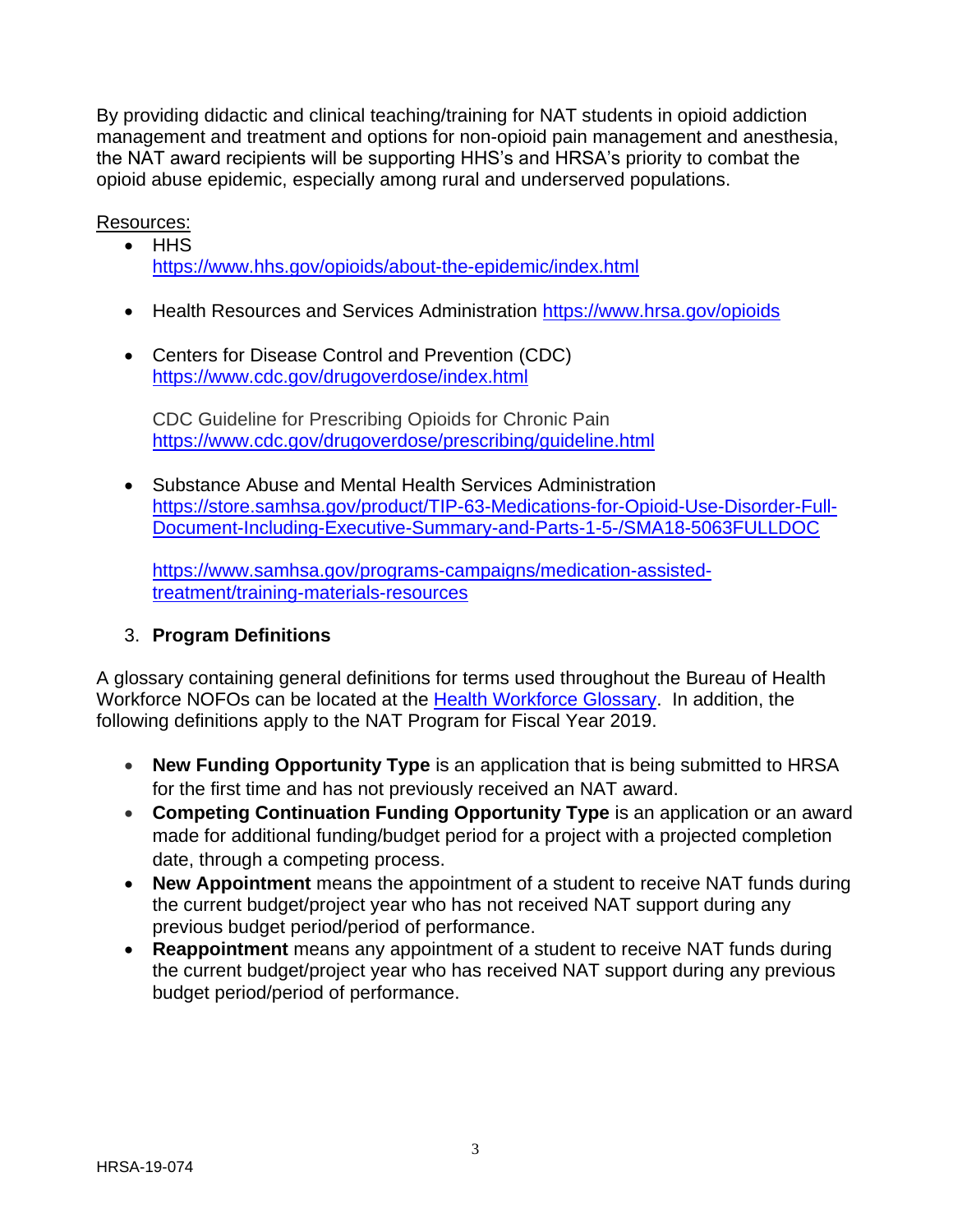## <span id="page-7-1"></span>**II. Award Information**

#### <span id="page-7-2"></span>**1. Type of Application and Award**

Types of applications sought: New and Competing Continuation

HRSA will provide funding in the form of a grant.

#### <span id="page-7-3"></span>**2. Summary of Funding**

HRSA expects approximately \$2,250,000 to be available in to fund approximately eighty (80) recipients annually. Awards will be distributed among all eligible institutions based on a formula calculation using data supplied by applicants in the NAT Program Specific Data Forms (see appendix). Applicants that fail to submit this information will not be considered for funding. The period of performance is July 1, 2019 through June 30, 2020 (1 year).

All HRSA awards are subject to the Uniform Administrative Requirements, Cost Principles and Audit Requirements at [45 CFR part 75.](http://www.ecfr.gov/cgi-bin/retrieveECFR?gp=1&SID=4d52364ec83fab994c665943dadf9cf7&ty=HTML&h=L&r=PART&n=pt45.1.75)

## <span id="page-7-4"></span>**III. Eligibility Information**

#### <span id="page-7-0"></span>**1. Eligible Applicants**

Eligible applicants are accredited schools of nursing, nursing centers, academic health centers, state or local governments, and other public or private nonprofit entities determined appropriate by the Secretary.

Foreign entities are not eligible for this HRSA award.

Individuals are not eligible to apply to this NAT Program NOFO. Individuals must consult directly with the academic institution (not HRSA) regarding this program.

Any school(s) of nursing affiliated with this application must be accredited to provide graduate nurse anesthesia education at the time of application – and for the duration of the award – by the Council on Accreditation of Nurse Anesthesia Educational Programs.

In addition to the 50 states, eligible applicants from the District of Columbia, Guam, the Commonwealth of Puerto Rico, the Northern Mariana Islands, American Samoa, the U.S. Virgin Islands, the Federated States of Micronesia, the Republic of the Marshall Islands, and the Republic of Palau may apply. Tribes and Tribal organizations may apply for these funds, if otherwise eligible.

#### **Beneficiary (Student-Trainee) Eligibility Requirements**

To receive NAT traineeship support from a recipient institution, an individual must be

 Enrolled full-time in an accredited course of study leading to a graduate degree in nurse anesthesia;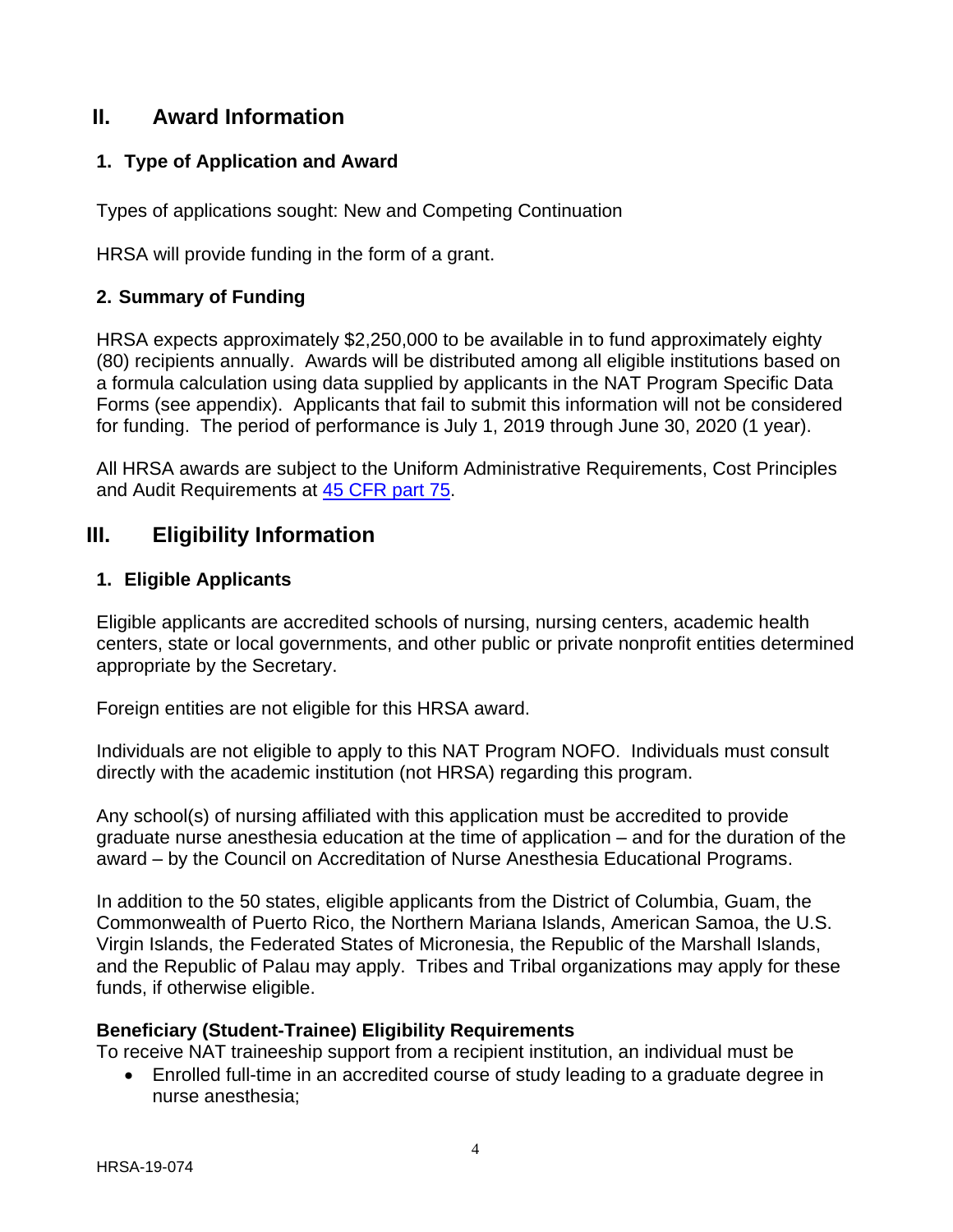- A citizen of the United States, a non-citizen national, or a foreign national having in his/her possession a visa permitting permanent residence in the United States;
- Eligible to sit for the certification examination administered by the American Association of Nurse Anesthetists Council on Certification of Nurse Anesthetists to become a Certified Registered Nurse Anesthetist upon program completion; and
- Able to provide the institution with the necessary information to complete the required **Statement of Appointment Form [https://grants.nih.gov/training/phs2271.pdf](https://grants.nih.gov/training/phs2271.pdf%20.)** . Beneficiaries (Students-Trainees) must receive a copy of the form which is maintained at the entity for a period of at least three years primarily for accountability, program integrity, and auditing and data collection purposes. Please do not submit the form to HRSA.

NOTE: Individuals on temporary student visas are **not eligible** to receive NAT traineeship support.

## <span id="page-8-0"></span>**2. Cost Sharing/Matching**

Cost sharing/matching is not required for this program.

#### <span id="page-8-1"></span>**3. Other**

#### **Due Date**

HRSA will consider any application that fails to satisfy the due date requirements referenced *Section IV.4* to be non-responsive, and will not consider it for funding under this notice.

#### **Maintenance of Effort (MoE)**

The recipient must agree to maintain non-federal funding for award activities at a level that is not less than expenditures for such activities during the Fiscal Year prior to receiving the award, as required by Section 803(b) of the Public Health Service Act. Complete the MOE document and submit as **Attachment 1**.

#### **Multiple Applications**

Multiple applications from an organization are not allowable; however, applicants can submit one application per campus (must have unique DUNS numbers). A campus is defined as a division of a university that has the same name yet is separate with its own grounds, buildings (e.g., school of nursing) and faculty. For example, the University of Homestate at Smalltown and the University of Homestate at Anytown can each submit an application for this program. Multiple applications from an organization with the same DUNS number are allowable if the applications propose separate and distinct projects.

If for any reason (including submitting to the wrong funding opportunity number or making corrections/updates), an application is submitted more than once prior to the application due date, HRSA will only accept your **last** validated electronic submission, under the correct funding opportunity number, prior to the Grants.gov application due date as the final and only acceptable application.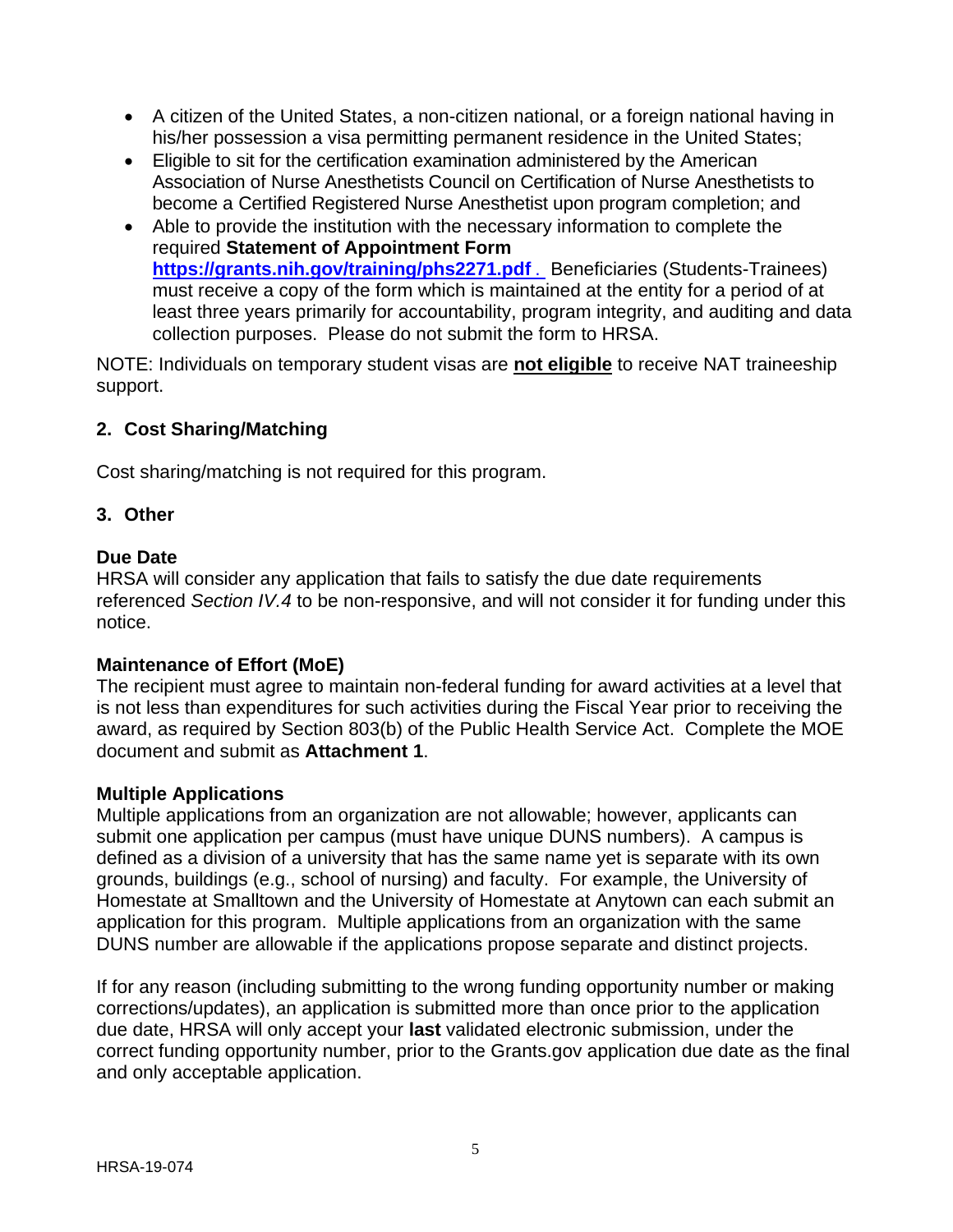Failure to include all required documents as part of the application may result in an application being considered incomplete or non-responsive.

## **NAT Program Specific Forms**

Applications received without the appropriate OMB-approved NAT Program Specific Data Forms (NAT Tables) will be deemed non-responsive to the NOFO and will not be considered for funding under this notice. All required NAT Program Specific Data Forms must be submitted electronically with the application in Grants.gov.

## **Length of Support**

- A trainee may be appointed at the beginning of any academic period, including a summer session, which falls within the budget period specified by the current Notice of Award (NoA).
- Any **new appointment** (*see program definitions in Section I.3*) must be made for a period of not fewer than nine months and not to exceed a period of 12 months. The only exception to the minimum appointment is to allow a student to complete the program.
- Trainees may receive a **reappointment** (*see program definitions in Section I.3*).
- The cumulative traineeship support may not exceed 36 months and must be continuous from the start of the initial appointment.
- The traineeship is not transferable from the recipient institution that provided the support. An appointment may be provided by more than one institution if the student who has a traineeship at one institution receives an appointment in another institution, but only if the cumulative traineeship support received does not exceed 36 months.
- Trainees must agree to provide the recipient institution with the necessary information to complete the required **Statement of Appointment** Form.

## **Termination of Trainees**

The recipient institution is responsible for monitoring the academic success of each trainee and shall ensure the termination of traineeship support under the NAT program in cases where the trainee:

- Is unable to complete the program of study for which the traineeship was awarded;
- Withdraws from the institution prior to the scheduled completion of the program;
- Fails to meet the predetermined academic standards of the institution; or
- Requests to terminate NAT Program support.

# <span id="page-9-0"></span>**IV. Application and Submission Information**

## <span id="page-9-1"></span>**1. Address to Request Application Package**

HRSA *requires* you to apply electronically. HRSA encourages you to apply through [Grants.gov](https://www.grants.gov/) using the SF-424 Research and Related (R&R) workspace application package associated with this NOFO following the directions provided at [https://www.grants.gov/applicants/apply-for-grants.html.](https://www.grants.gov/applicants/apply-for-grants.html)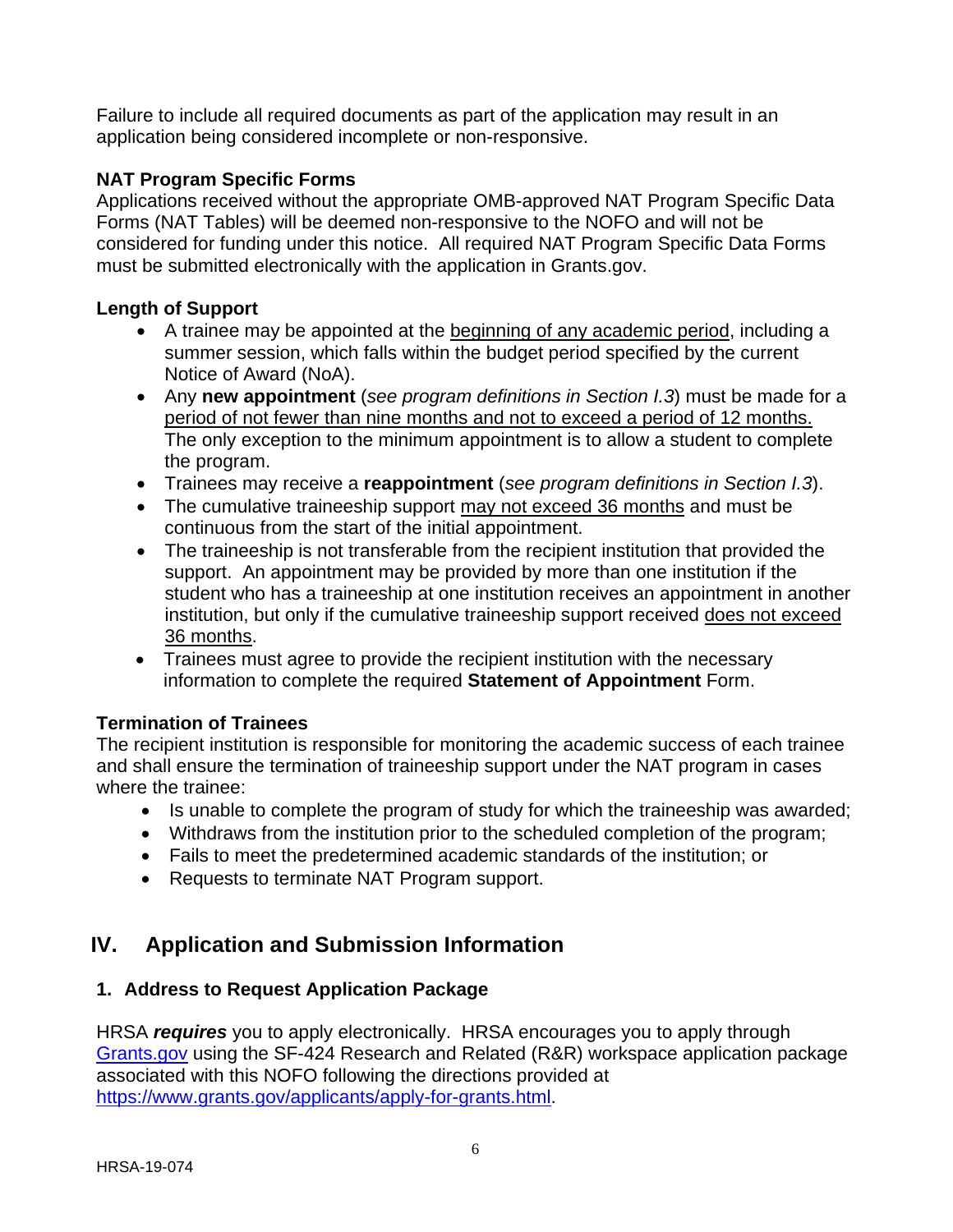If you're reading this Notice of Funding Opportunity (NOFO) (also known as "Instructions" on Grants.gov) and reviewing or preparing the workspace application package, you will automatically be notified in the event HRSA changes and/or republishes the NOFO on Grants.gov before its closing date. Responding to an earlier version of a modified notice may result in a less competitive or ineligible application. *Please note, you are ultimately responsible for reviewing the [For Applicants](https://www.grants.gov/web/grants/applicants.html) page for all information relevant to desired opportunities.*

## <span id="page-10-0"></span>**2. Content and Form of Application Submission**

Section 4 of HRSA's *SF-424 R&R [Application Guide](http://www.hrsa.gov/grants/apply/applicationguide/sf424rrguidev2.pdf)* provides instructions for the personnel requirements, assurances, certifications, project abstract, and project narrative. For the NAT Program, budgets and staffing plans are not required. You must submit the information outlined in the *SF-424 R&R [Application Guide](http://www.hrsa.gov/grants/apply/applicationguide/sf424rrguidev2.pdf)* in addition to the program specific information below. You are responsible for reading and complying with the instructions included in HRSA's *SF-424 R&R [Application Guide](http://www.hrsa.gov/grants/apply/applicationguide/sf424rrguidev2.pdf)* except where instructed in the NOFO to do otherwise. You must submit the application in the English language and in terms of U.S. dollars (45 CFR § 75.111(a)).

Current recipients of a NAT award must submit a New/Competing Continuation application (*see program definitions in Section VIII*) for each annual open competition to be considered for funding beyond the previous period of performance.

See Section 8.5 of the *SF-424 R&R [Application Guide](http://www.hrsa.gov/grants/apply/applicationguide/sf424rrguidev2.pdf)* for the Application Completeness Checklist.

## **Application Page Limit**

The total size of all uploaded files may not exceed the equivalent of **30 pages** when printed by HRSA. The page limit includes the abstract, project narrative, and attachments including Biographical Sketches (biosketches) required in HRSA's *SF-424 R&R [Application Guide](http://www.hrsa.gov/grants/apply/applicationguide/sf424rrguidev2.pdf)* and this NOFO. Standard OMB-approved forms that are included in the workspace application package do NOT count in the page limitation. Biographical Sketches **do** count in the page limit. **We strongly urge you to take appropriate measures to ensure your application does not exceed the specified page limit**.

**Applications must be complete, within the specified page limit, and validated by Grants.gov under the correct funding opportunity number to be considered under this notice.**

## **Debarment, Suspension, Ineligibility, and Voluntary Exclusion Certification**

- 1) The prospective recipient certifies, by submission of this proposal, that neither it nor its principals is presently debarred, suspended, proposed for debarment, declared ineligible, or voluntarily excluded from participation in this transaction by any federal department or agency.
- 2) Failure to make required disclosures can result in any of the remedies described in 45 CFR § 75.371, including suspension or debarment. (See also 2 CFR parts 180 and 376, and 31 U.S.C. § 3321).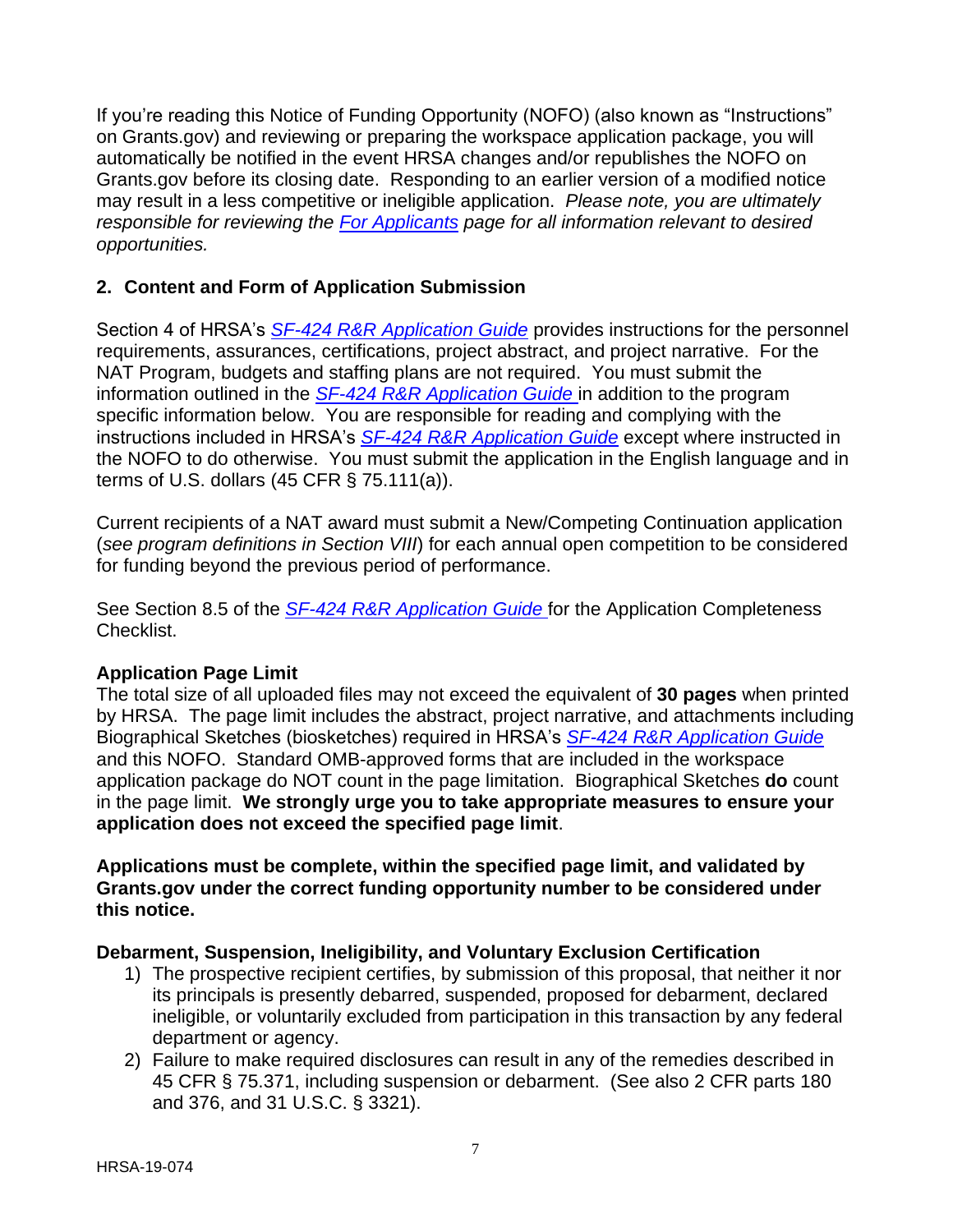3) Where the prospective recipient is unable to attest to any of the statements in this certification, an explanation shall be included in **Attachment 3**: Other Relevant **Documents** 

See Section 4.1 viii of HRSA's *SF-424 R&R [Application Guide](http://www.hrsa.gov/grants/apply/applicationguide/sf424rrguidev2.pdf)* for additional information on all certifications.

#### **Program-Specific Instructions**

#### Accreditation

Applicants must submit official documentation of accreditation in **Attachment 2** for all affiliated nursing programs. Applicants who fail to submit accreditation documentation **will be considered nonresponsive and deemed ineligible under this funding announcement**.

#### Program Requirements

Successful applicants will be required to conduct the following activities:

- 1. **Identify eligible students** enrolled in accredited, graduate-level nurse anesthesia degree programs;
- 2. **Provide traineeship awards** to those students (minimum \$1,000 and maximum \$22,000 per student per year) consistent with terms outlined in Section II.2 (Summary of Funding); and
- 3. **Collect and report student and graduate-level data** to allow for accurate and timely reporting of required Performance Measures.

Successful applicants are encouraged to connect program graduates with the [HRSA Health](https://connector.hrsa.gov/connector/)  [Workforce Connector,](https://connector.hrsa.gov/connector/) a resource to search for healthcare jobs in underserved communities across the nation.

Successful applicants are also encouraged to request beneficiaries (trainees-students) to apply for a **National Provider Identifier (NPI) number** and then collect the NPI numbers of those who receive funds as a result of this award for the purpose of collecting postgraduation employment demographics for at least one year, as applicable.

In addition to application requirements and instructions in Section 4 of HRSA's *[SF-424](http://www.hrsa.gov/grants/apply/applicationguide/sf424rrguidev2.pdf) R&R [Application Guide](http://www.hrsa.gov/grants/apply/applicationguide/sf424rrguidev2.pdf)* (including the personnel requirements, assurances, certifications, project abstract and project narrative), please include the following:

#### <span id="page-11-0"></span>*i. Project Abstract*

See Section 4.1.ix of HRSA's *SF-424 R&R [Application Guide.](http://www.hrsa.gov/grants/apply/applicationguide/sf424rrguidev2.pdf)*

The Abstract must include:

- 1. A brief overview of the project as a whole;
- 2. Specific, measurable objectives that the project will accomplish;
- 3. Which of the clinical priorities will be addressed by the project (reference Section I.1 Program Funding Opportunity Description - Purpose), as applicable; and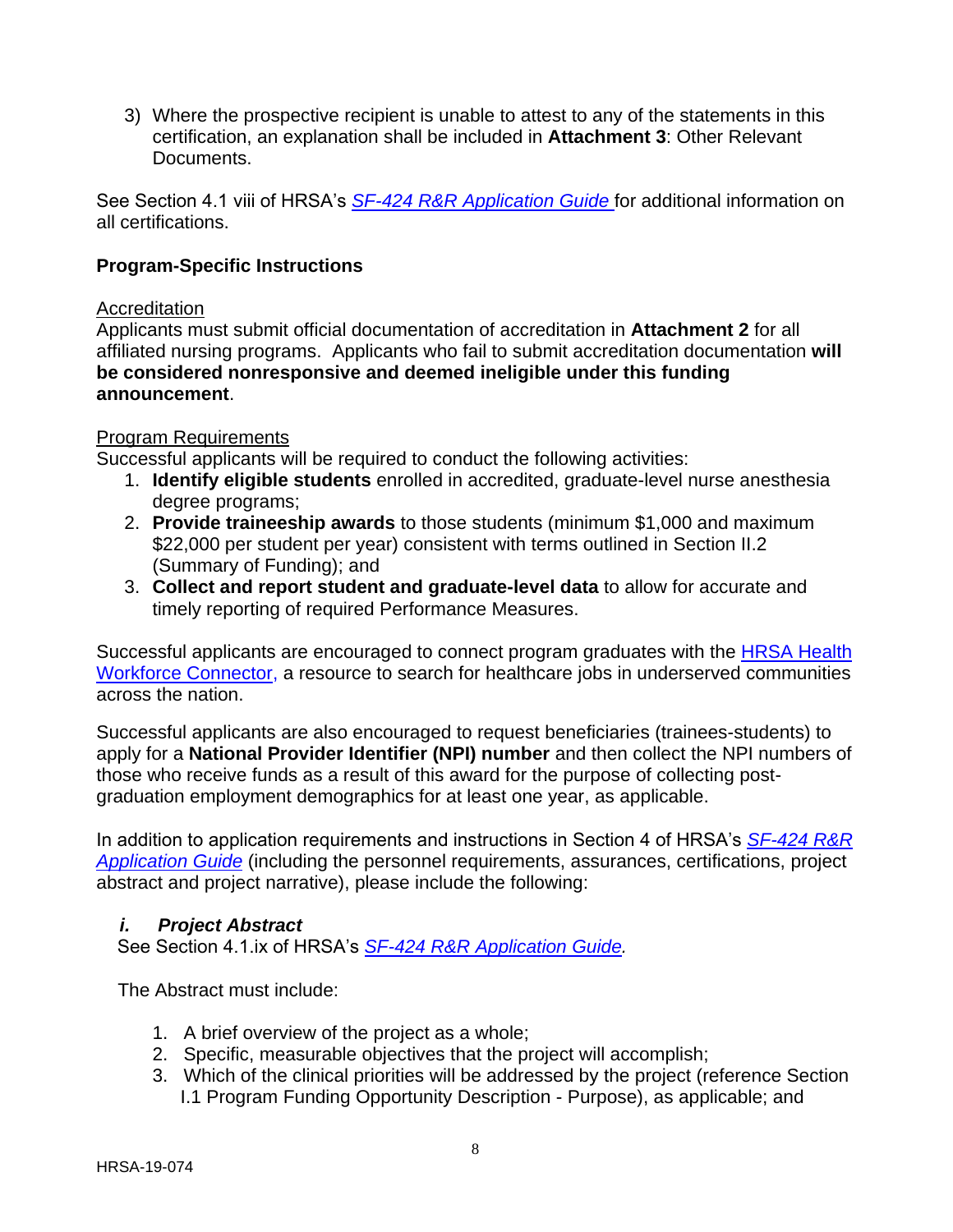4. How the proposed project for which funding is requested will be accomplished, i.e., the "who, what, when, where, why and how" of a project.

#### <span id="page-12-0"></span>*ii. Project Narrative*

This section provides a comprehensive framework and description of all aspects of the proposed project. It should be succinct, self-explanatory, consistent with forms and attachments, and well organized so that internal HRSA Reviewers can understand the proposed project.

Successful applications will contain the information below. Please use the following section headers for the narrative:

#### *PURPOSE AND NEED*

Successful applications must describe the **Purpose and Need** for the proposed project, including:

- Discuss why, in both qualitative and quantitative terms, the applicant institution needs these funds and how the proposed new project activities that would be supported by this funding would strengthen the applicant's ability to increase the number of CRNAs in the nation, and/or improve the distribution of the national CRNA workforce to help mitigate CRNA workforce shortages in rural and/or underserved settings;
- Describe the need for CRNAs in the benefiting community;
- Describe how the community (communities) of focus will benefit from an increased magnitude/improved distribution of CRNAs - and include information on the demographics of the population served, the health status and unmet needs of the community, and other important factors (such as health literacy rates, social determinants of health, barriers to care, rural and/or underserved status, and other elements) in support of your proposal;
- Document how the project will use training models and/or address one of the HRSA priorities which may include telehealth activities (reference Section 1.1 Program Funding Opportunity Description – Purpose – Program Priorities);
- Discuss the NAT Program's strategy to prepare HRSA-supported students in experiential training or didactic and clinical experiences in proper pain management and in mitigating the opioid crisis (for example, training in proper opioid prescription, treatment for Substance Use Disorders (SUDs) including Opioid Use Disorders (OUDs), and the administration of Medication Assisted Treatment (MAT)); and
- Describe characteristics of your particular nurse anesthesia program, student population, and relevant graduate outcomes – to include the success (pass) rate of your graduates on the national certification examination from the American Association of Nurse Anesthetists (AANA) Council on Certification of Nurse Anesthetists – and discuss the projected impact that this award would have on these.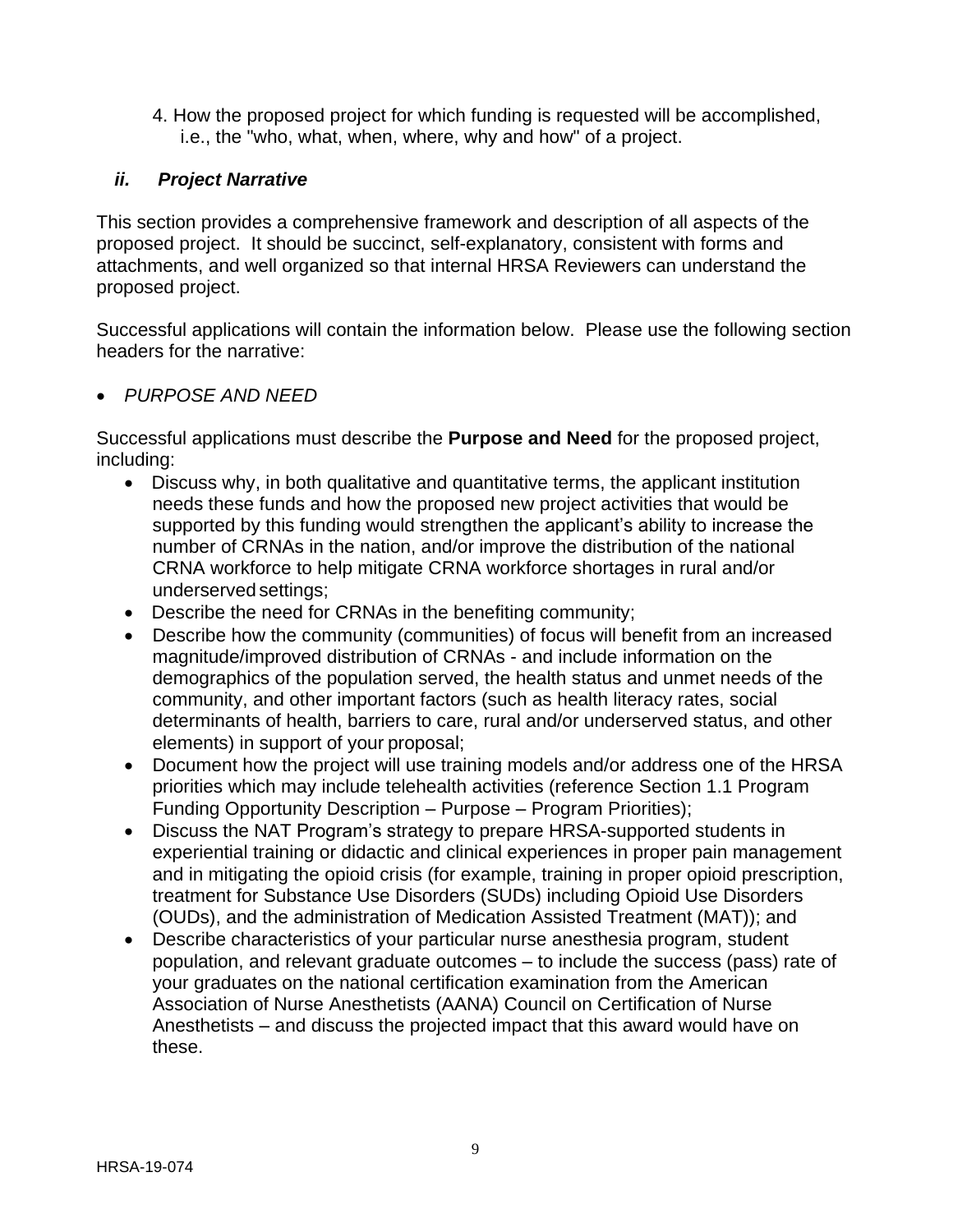*RESPONSE TO PROGRAM PURPOSE -- This section includes three sub-sections — (a) Methodology/Approach; (b) Work Plan; and (c) Resolution of Challenges*

## *(a) METHODOLOGY/APPROACH*

In this section, you must describe your objectives and proposed activities, and provide evidence for how they link to the project purpose and stated needs.

Specifically, you must

- Propose methods that you will use to address the stated needs and meet each of the previously described Program Requirements and expectations in this NOFO;
- As appropriate, include development of effective tools and strategies for ongoing staff training, outreach, collaborations, clear communication, and information sharing/dissemination with efforts to involve patients, families, and communities;
- Include a plan to disseminate reports, products, and/or project outputs so project information is provided to key target audiences, if applicable;
- Explain why your project is innovative and provide the context of why it is innovative, if applicable;
- Identify clear strategies and/or activities to address the community and system needs identified above;
- Explain the rationale and evidence base behind proposed activities;
- Present a clear connection between the identified needs, the proposed activities, the projected outcome measures relative to NAT Program purpose, and the expected impact on the community;
- Describe the approach to making awards to trainees, e.g., timing/frequency of award(s), amount;
- Describe how trainees will be selected and where they will train, particularly those clinical training sites affiliated with the proposed project that are located in HPSAs, or that benefit rural or underserved populations; <sup>4</sup> and
- Describe how you use award beneficiaries' **National Provider Identifier (NPI) number** to collect post-graduation employment demographics including where they are working in rural/underserved communities.

You must submit a Logic Model for designing and managing the project. A Logic Model is a one-page diagram that presents the conceptual framework for a proposed project and explains the links among program elements to achieve the relevant outcomes. While there are many versions of Logic Models, for the purposes of this notice the Logic Model should summarize the connections between the:

- Goals of the project (e.g., objectives);
- Assumptions (e.g., beliefs about how the program will work and support resources. Base assumptions on research, best practices, and experience);
- Inputs (e.g., organizational profile, key staff, other resources);
- Target population (e.g., the individuals to be served; the students to be trained);
- Activities (e.g., approach, listing key intervention, if applicable);

 $\overline{\phantom{a}}$ 

<sup>4</sup> See HRSA's HPSA Finder Tool at <https://datawarehouse.hrsa.gov/tools/analyzers/geo/ShortageArea.aspx>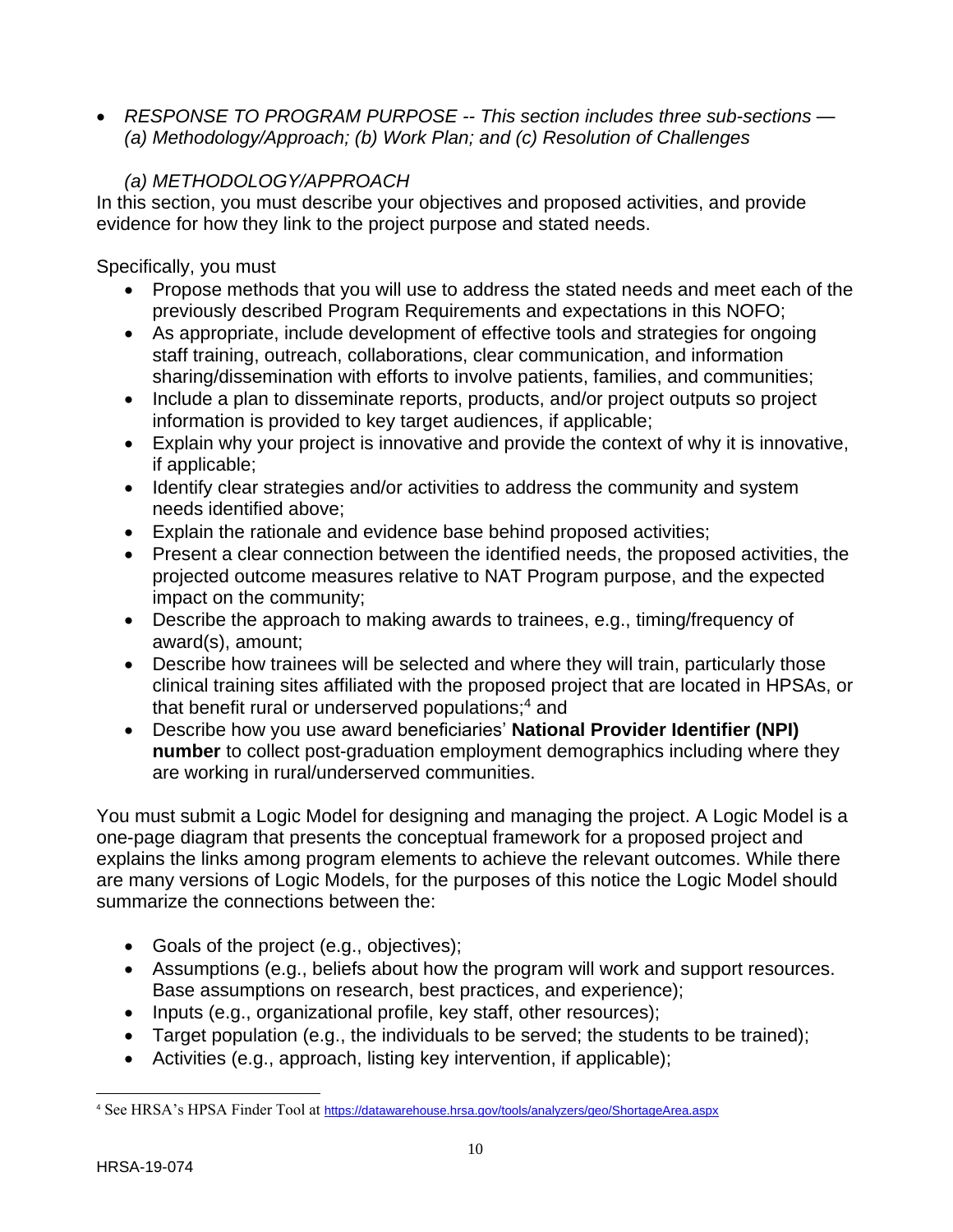- Outputs (i.e., the direct products or deliverables of program activities); and
- Outcomes (i.e., the results of a program, typically describing a change in people or systems, the number of future Certified Registered Nurse Anesthetists trained each project/budget year).

#### *(b) WORK PLAN*

You must provide a detailed Work Plan that demonstrates your experience implementing a project of the proposed scope. A sample work plan can be found here: [http://bhw.hrsa.gov/grants/technicalassistance/workplantemplate.docx.](http://bhw.hrsa.gov/grants/technicalassistance/workplantemplate.docx)

You must:

- Describe the activities or steps you will use to achieve each of the objectives proposed during the entire period of performance identified in the Methodology section;
- Describe the timeframes, deliverables, and key partners required during the grant period of performance to address each of the needs described in the Purpose and Need Section;
- Explain how the Work Plan is appropriate for the program design and how the targets fit into the overall timeline of grant implementation;
- Identify meaningful support and collaboration with key stakeholders in planning, designing and implementing all activities, including development of the application and, further, the extent to which these contributors reflect the populations and communities served; and
- If funds will be sub-awarded or expended on contracts, describe how your organization will ensure the funds are properly documented.

## *(c) RESOLUTION OF CHALLENGES*

Discuss challenges that you are likely to encounter in designing and implementing the activities described in the Work Plan, and approaches that you will use to resolve such challenges.

 *IMPACT -- This section includes two sub-sections— (a) Evaluation and Technical Support Capacity; and (b) Project Sustainability*

#### *(a) Evaluation and Technical Support Capacity*

You must describe the plan for Program Performance Evaluation that will contribute to work in continuous quality improvement. The Program Performance Evaluation must monitor ongoing processes and progress toward meeting goals and objectives of the project. Include descriptions of the inputs (e.g., key evaluation staff and organizational support, collaborative partners, and other resources); key processes; variables to be measured; expected outcomes of the funded activities; and a description of how all key evaluative measures will be reported. The Program Performance Evaluation should include use of beneficiaries NPI numbers to determine the number of students who complete the program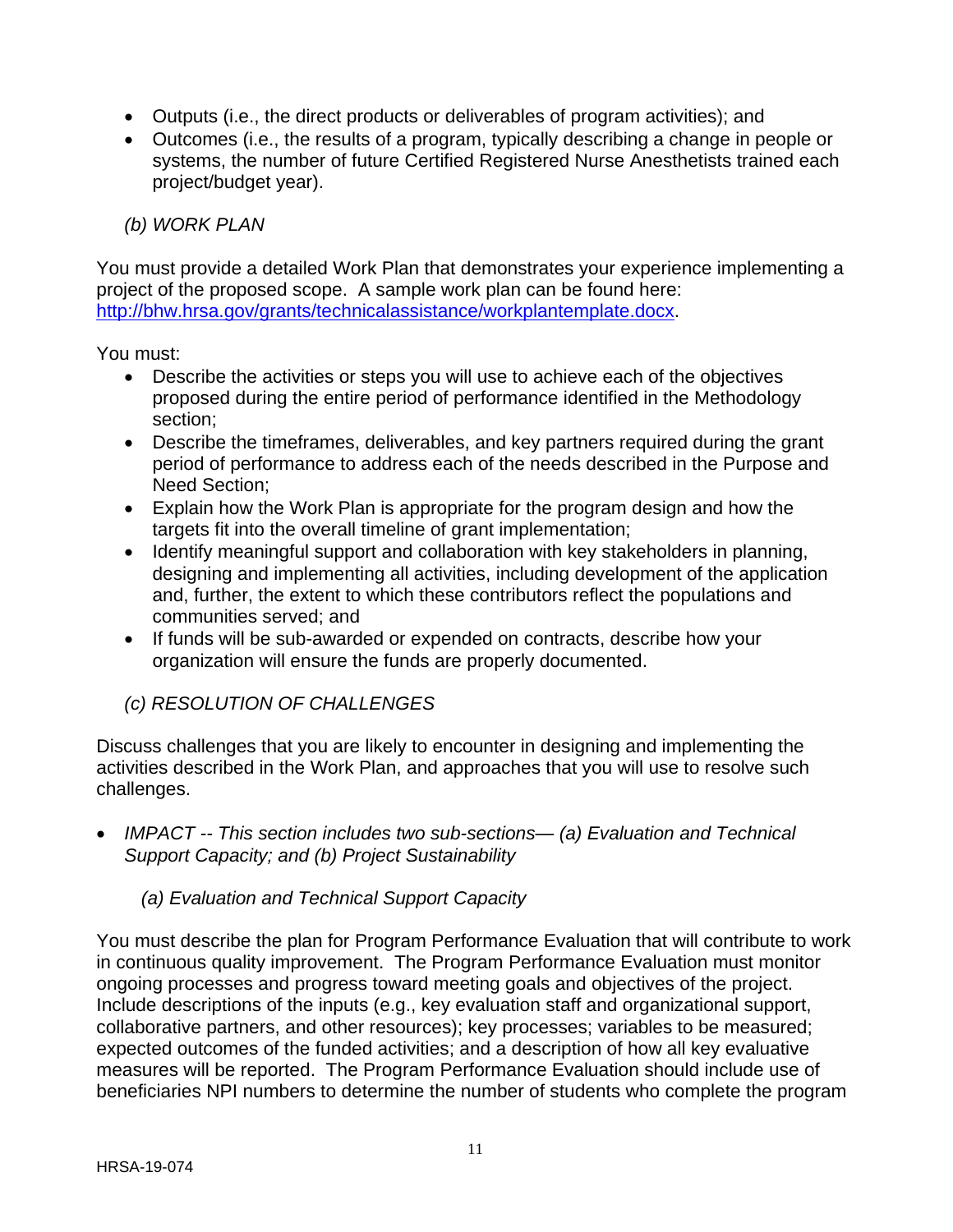and are working in rural/underserved areas for at least one year post graduation. You must demonstrate evidence that the Evaluative Measures selected will be able to assess: 1) the extent to which the program objectives have been met, and 2) the extent to which these can be attributed to the project. You must also describe the systems and processes that will support your organization's collection of HRSA's Performance Measurement requirements for this program. At the following link, you will find the required data forms for this program: [http://bhw.hrsa.gov/grants/reporting/index.html.](http://bhw.hrsa.gov/grants/reporting/index.html)

Describe the data collection strategy to collect, manage, analyze and track data (e.g., assigned skilled staff, data management software) to measure process and impact/ outcomes, and explain how the data will be used to inform program development and service delivery in a way that allows for accurate and timely reporting of performance outcomes. Describe current experience, skills, and knowledge, including individuals on staff, materials published, and previous work of a similar nature. You must describe any potential obstacles for implementing the Program Performance Evaluation and meeting HRSA's Performance Measurement requirements and your plan to address those obstacles. The Evaluation and Reporting Plan also should indicate the feasibility and effectiveness of plans for dissemination of project results, the extent to which project results may be national in scope, and the degree to which the project activities are replicable.

You must include a plan for **Rapid Cycle Quality Improvement (RCQI)** for the continuous monitoring of ongoing project processes, outcomes of implemented activities, and progress toward meeting grant goals and objectives and the implementation of necessary adjustment to planned activities to effect course corrections. Additional information on RCQI is available at the following website: [http://www.healthworkforceta.org/resources/rapid-cycle](http://www.healthworkforceta.org/resources/rapid-cycle-quality-improvement-resource-guide/)[quality-improvement-resource-guide/.](http://www.healthworkforceta.org/resources/rapid-cycle-quality-improvement-resource-guide/)

## *(b) Project Sustainability*

You must provide a clear plan for project sustainability after the period of Federal funding ends, including a description of specific actions you will take to:

- Highlight key elements of your grant projects, e.g., training methods or strategies, which have been effective in improving practices;
- Obtain future sources of potential funding; as well as provide a timetable for becoming self-sufficient;
- Sustain key elements of the project, e.g., strategies or services and interventions, which have been effective in improving practices and those that have led to improved outcomes for the target population;
- Discuss challenges that are likely to be encountered in sustaining the program and approaches that will be used to resolve such challenges;
- Support all program requirements beyond the federal investment; and
- Leverage past program participants for future training and partnership opportunities.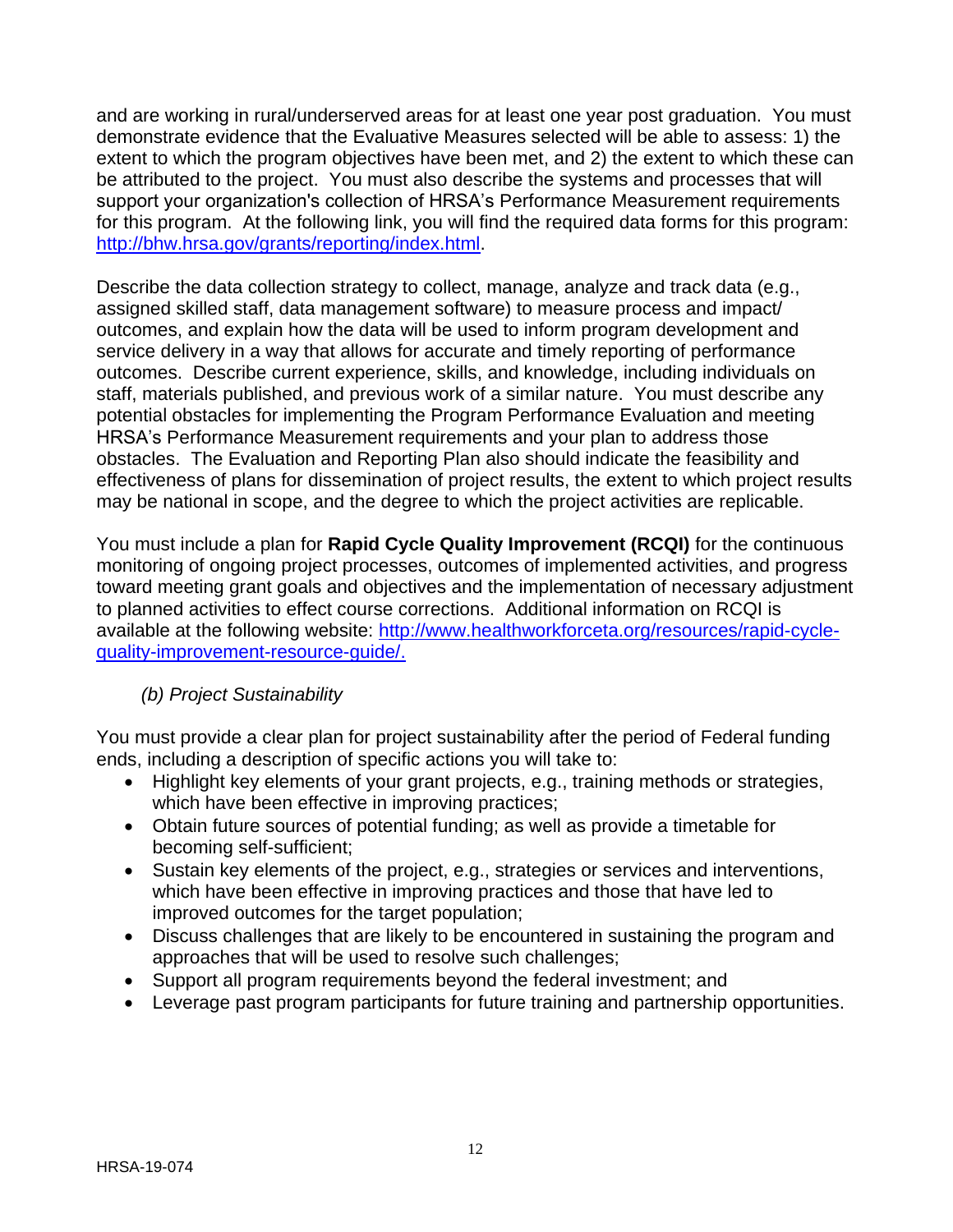## *ORGANIZATIONAL INFORMATION, RESOURCES AND CAPABILITIES*

Succinctly describe your capacity to effectively manage the programmatic, fiscal, and administrative aspects of the proposed project, including:

- Your organization's current mission and structure, including an organizational chart of the School of Nursing or Department that houses the Nurse Anesthesia Program, relevant experience, and scope of current activities;
- Describe how these elements all contribute to the organization's ability to conduct the program requirements and meet program expectations;
- Discuss how the organization will follow the approved plan, as outlined in the application, properly account for the federal funds, and document all costs so as to avoid audit findings; and
- Describe how the unique needs of target populations of the communities served are routinely assessed and improved.

A Biographical Sketch for the Project Director (PD) and any other key faculty/staff (See Section IV.2.vi for full list of required attachments) must be uploaded as Attachment 3. Include Biographical Sketches for persons occupying key positions, not to exceed TWO pages in length each. When applicable, biographical sketches should include training, language fluency, and experience working with diverse populations that are served by their programs.

Biographical Sketches should include the following:

- Senior/key personnel name
- Position Title
- Education/Training beginning with baccalaureate or other initial professional education, such as nursing, including postdoctoral training and residency training if applicable:
	- o Institution and location
	- o Degree (if applicable)
	- o Date of degree (MM/YY)
	- o Field of study
- *Section A (required)* **Personal Statement**. Briefly describe why the individual's experience and qualifications make him/her particularly well-suited for his/her role (e.g., PD/PI) in the project that is the subject of the award.
- Section B (*required*) **Positions and Honors**. List in chronological order previous positions, concluding with the present position. List any honors. Include present membership on any Federal Government advisory committee.
- Section C *(optional)* **Peer-reviewed publications or manuscripts in press (in chronological order)**. You are encouraged to limit the list of selected peer-reviewed publications or manuscripts in press to no more than 15. Do not include manuscripts submitted or in preparation. The individual may choose to include selected publications based on date, importance to the field, and/or relevance to the proposed research. Citations that are publicly available in a free, online format may include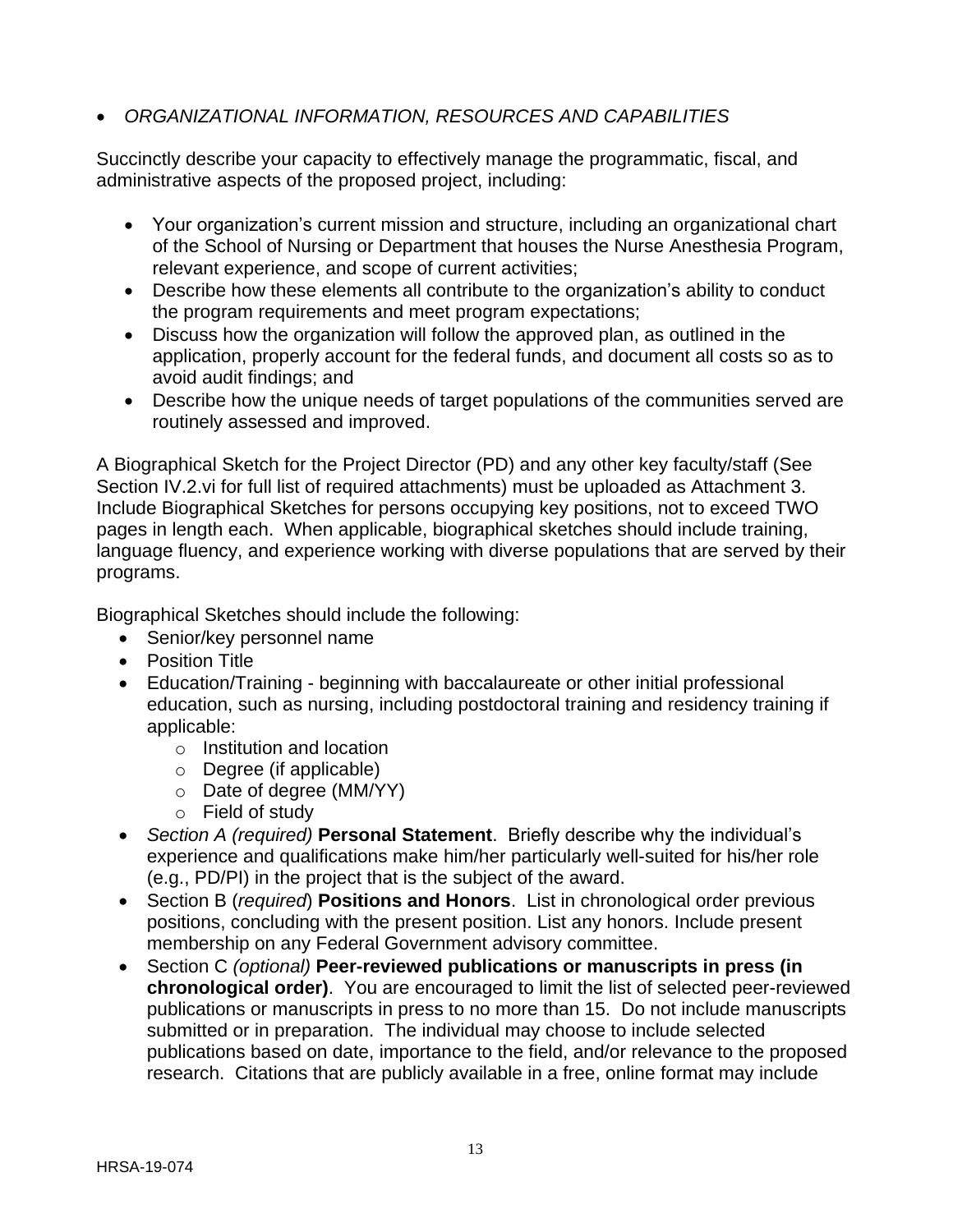URLs along with the full reference (note that copies of publicly available publications are not acceptable as appendix material).

 Section D (*optional)* **Other Support**. List both selected ongoing and completed (during the last three years) projects (Federal or non-Federal support). Begin with any projects relevant to the project proposed in this application. Briefly indicate the overall goals of the projects and responsibilities of the Senior/Key Person identified on the Biographical Sketch.

## <span id="page-17-0"></span>*iii. Budget*

The NAT Program is a formula-based grant program that does not require submission of a budget.

## <span id="page-17-1"></span>*iv. Budget Justification Narrative*

The NAT Program is a formula-based grant program that does not require submission of a Budget Justification Narrative.

## <span id="page-17-2"></span>*v. NAT Program Specific Data Forms (NAT Table 1 and NAT Table 2)*

As part of the application submitted through Grants.gov, applicants must also complete and electronically submit the NAT Program Specific Data Forms by the established and published application due date. **The NAT Program Specific Data Forms are essential to determining the award calculation.** These NAT Program Specific Data Forms are part of the electronic Grants.gov application package. Copies of the NAT Program Specific Data Forms (NAT Tables) are included for reference as an appendix to this NOFO; however, the tables must be completed online as a part of the Grants.gov application package**.**

## <span id="page-17-3"></span>*vi. Attachments*

Please provide the following items in the order specified below to complete the content of the application. **Unless otherwise noted, attachments count toward the application page limit.** You must clearly **label each attachment**.

## *Attachment 1: Maintenance of Effort Documentation (Required)*

You must provide a baseline aggregate expenditure for the prior fiscal year and an estimate for the next fiscal year using a chart similar to the one below. HRSA will enforce statutory MOE requirements through all available mechanisms.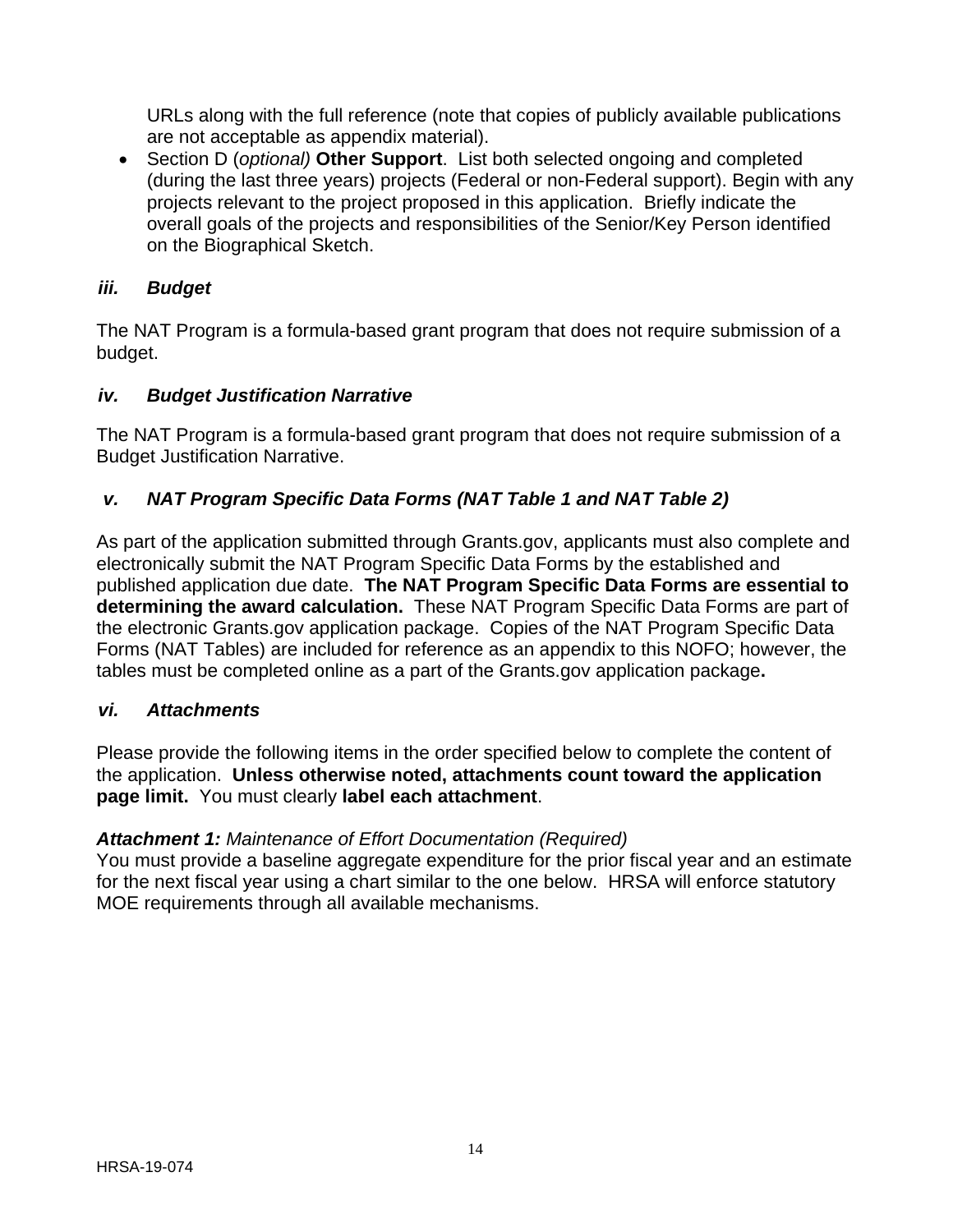| NON-FEDERAL EXPENDITURES                                                                                         |                                                                                                                      |  |
|------------------------------------------------------------------------------------------------------------------|----------------------------------------------------------------------------------------------------------------------|--|
| FY 2018 (Actual)                                                                                                 | FY 2019 (Estimated)                                                                                                  |  |
| Actual FY 2018 non-federal funds,<br>including in-kind, expended for<br>activities proposed in this application. | Estimated FY2019 non-federal funds,<br>including in-kind, designated for<br>activities proposed in this application. |  |
| Amount: \$                                                                                                       | Amount: \$                                                                                                           |  |

#### *Attachment 2: Accreditation Documentation (Required) Approval Documentation (If Applicable)*

The applicant organization must provide **evidence of accreditation** for all affiliated nursing programs: **(1)** a statement that they hold continuing accreditation from the relevant accrediting body and are not on probation, **(2)** the name of the accrediting body, **(3)** the date of initial accreditation, **(4)** the date of the next expected accrediting body review (or expiration date of current accreditation), and **(5)** a web link to the accreditation information on the accrediting body website (if available). The full Letter of Accreditation is not required. Applicants on provisional accreditation status must provide proof of this status. Information that cannot be verified at the accrediting body website and applications that do not include the required accreditation documentation as specified in this NOFO will be **considered nonresponsive and deemed ineligible under this funding announcement**.

## • **Substantive Change Notification**

Accredited nursing programs that modify (for example, a change from an MSN to a DNP Program) or add a nursing specialty that require substantive change notification to the national nursing accrediting body must include documentation of such approval of the change from the accrediting agency.

## • **Newly Established Programs of Nursing Accreditation**

A new program of nursing (in operation) that, by reason of an insufficient period of operation, is not, at the time of the submission of an application, eligible for accreditation by such a recognized body or bodies or state agency, shall be deemed accredited for the purposes of this title if the Secretary of Education finds, after consultation with the appropriate recognized state approval or accrediting body or bodies, that there is **reasonable assurance** that the program will meet the accreditation standards of such body or bodies prior to the beginning of the academic year following the normal graduation date of students of the first entering class in such a program. **The Letter of Reasonable Assurance** from the U.S. Department of Education must be submitted with the application.

The applicant organization must provide full documentation of all **approvals** (if applicable) **needed to enroll students into a new graduate program** (i.e., Doctor of Nursing Practice (DNP/DrNP), Doctor of Nurse Anesthesia Practice (DNAP), Doctor of Philosophy (PhD)).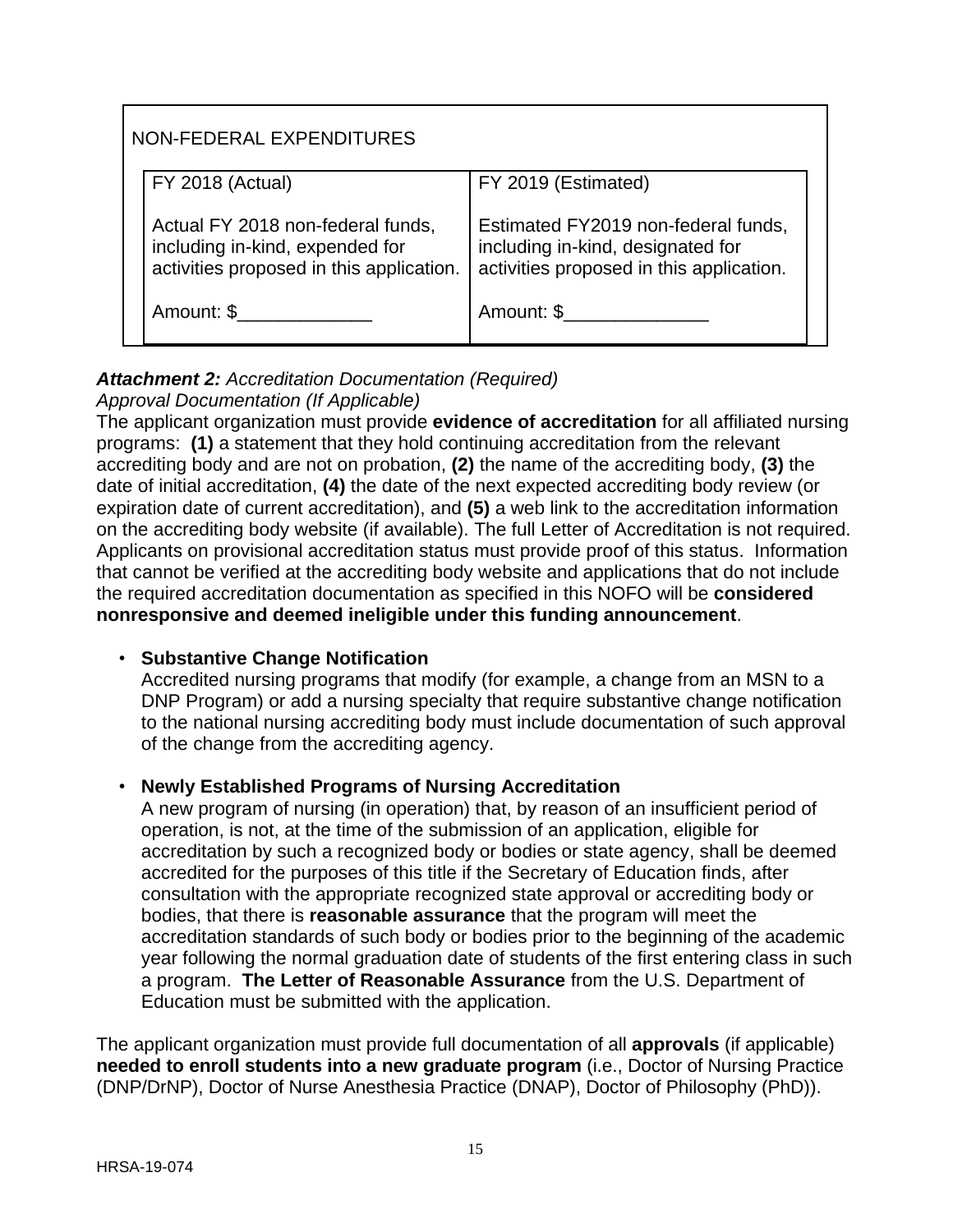This includes approval from the school, the college/university and the State Board of Nursing, as appropriate. The documentation should be, for example, in the form of meeting minutes, a letter from the State Board of Nursing, or a letter from the Faculty Senate or State Finance Board as appropriate for the school. Applications that do not include the approval documentation and cannot be verified on the website (if applicable) as specified in this NOFO will be **considered nonresponsive and deemed ineligible under this funding announcement**.

*Attachment 3: Biographical Sketch of Project Director (Required)* Include a Biographical Sketch for the Project Director, not to exceed two pages in length. If applicable, include other relevant key staff.

## *Attachment 4: Other Relevant Documents (If applicable)*

Include any other document that is relevant to the application.

#### <span id="page-19-0"></span>**Dun and Bradstreet Universal Numbering System (DUNS) and System for Award Management**

You must obtain a valid DUNS number, also known as the Unique Entity Identifier for your organization/agency and provide that number in your application. You must also register with the System for Award Management (SAM) and continue to maintain active SAM registration with current information at all times during which you have an active Federal award or an application or plan under consideration by an agency (unless the applicant is an individual or Federal agency that is exempted from those requirements under 2 CFR § 25.110(b) or (c), or has an exception approved by the agency under 2 CFR § 25.110(d))**.**

HRSA may not make an award to an applicant until the applicant has complied with all applicable DUNS and SAM requirements and, if an applicant has not fully complied with the requirements by the time HRSA is ready to make an award, HRSA may determine that the applicant is not qualified to receive an award and use that determination as the basis for making an award to another applicant.

If you have already completed Grants.gov registration for HRSA or another Federal agency, confirm that the registration is still active and that the Authorized Organization Representative (AOR) has been approved.

The Grants.gov registration process requires information in three separate systems:

- Dun and Bradstreet [\(http://www.dnb.com/duns-number.html\)](http://www.dnb.com/duns-number.html)
- System for Award Management (SAM) [\(https://www.sam.gov/\)](https://www.sam.gov/)
- Grants.gov [\(http://www.grants.gov/\)](http://www.grants.gov/)

For further details, see Section 3.1 of HRSA's *SF-424 R&R [Application Guide.](http://www.hrsa.gov/grants/apply/applicationguide/sf424rrguidev2.pdf)*

**UPDATED SAM.GOV ALERT:** For your SAM.gov registration, you must submit a notarized letter appointing the authorized Entity Administrator. The review process changed for the Federal Assistance community on June 11, 2018. Read the [updated FAQs](https://www.gsa.gov/about-us/organization/federal-acquisition-service/office-of-systems-management/integrated-award-environment-iae/sam-update) to learn more about this and the current login process for SAM.gov.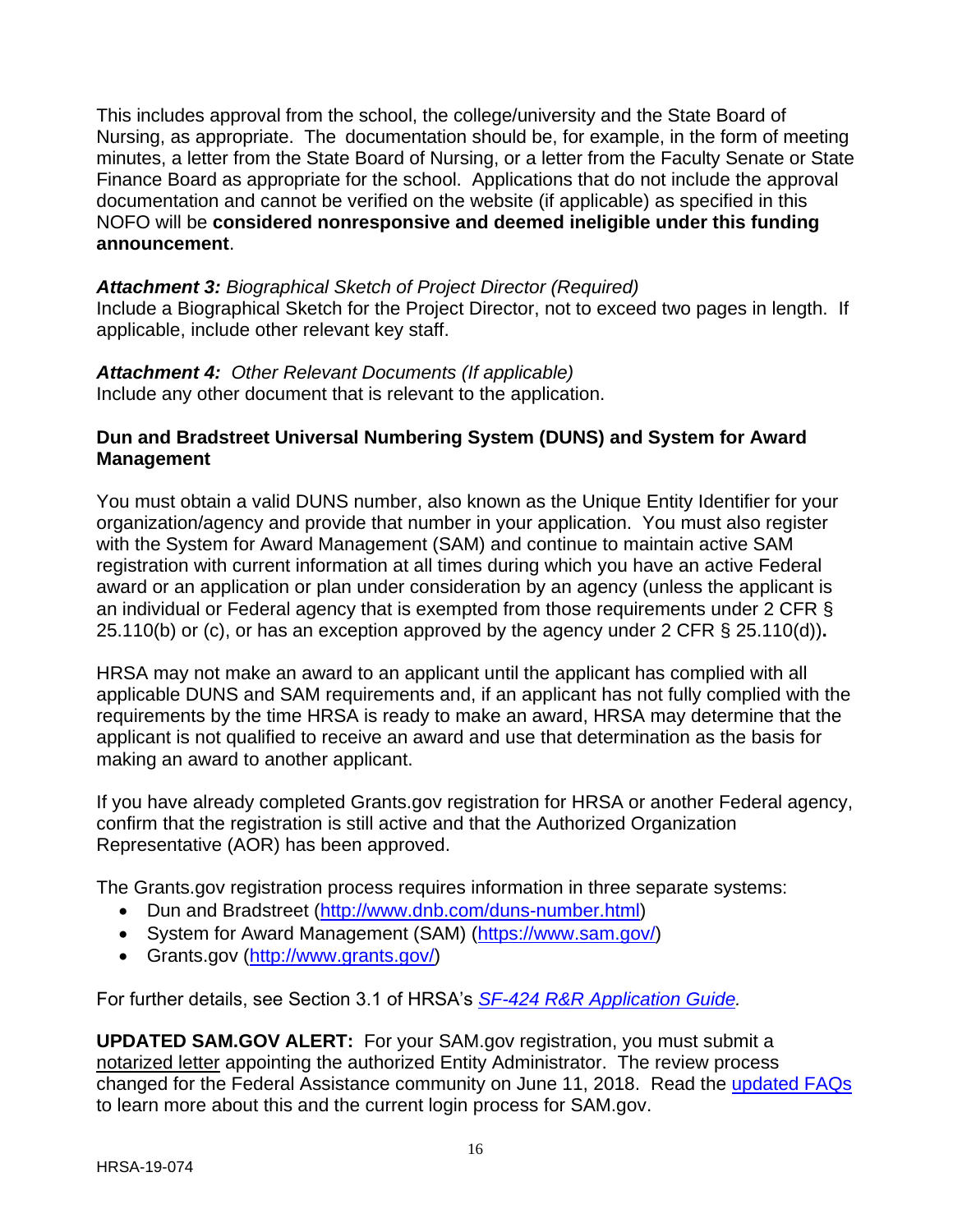**If you fail to allow ample time to complete registration with SAM or Grants.gov, you will not be eligible for a deadline extension or waiver of the electronic submission requirement.**

#### <span id="page-20-0"></span>**4. Submission Dates and Times**

#### **Application Due Dates**

The due date for applications under this NOFO is *April 15, 2019 at 11:59 p.m. ET*. HRSA suggests submitting applications to Grants.gov at least **3 days before the due date** to allow for any unforeseen circumstances. See Section 8.2.5 – Summary of emails from Grants.gov in HRSA's *SF-424 R&R [Application Guide](http://www.hrsa.gov/grants/apply/applicationguide/sf424rrguidev2.pdf)* for additional information.

#### <span id="page-20-1"></span>**5. Intergovernmental Review**

The Nurse Anesthetist Traineeship Program is not a program subject to the provisions of Executive Order 12372, as implemented by 45 CFR 100.

See Section 4.1 ii of HRSA's *[SF-424 R&R Application Guide](http://www.hrsa.gov/grants/apply/applicationguide/sf424guide.pdf)* for additional information.

#### <span id="page-20-2"></span>**6. Funding Restrictions**

You may request funding for a period of performance of 1 year in direct costs only.

The General Provisions in Division B of the Department of Defense and Labor, Health and Human Services, and Education Appropriations Act, 2019 and Continuing Appropriations Act, 2019 (P.L. 115-245) apply to this program. Please see Section 4.1 of HRSA's *[SF-424](http://www.hrsa.gov/grants/apply/applicationguide/sf424rrguidev2.pdf) R&R [Application Guide](http://www.hrsa.gov/grants/apply/applicationguide/sf424rrguidev2.pdf)* for additional information.

You **can** use funds under this notice for the following purposes:

- 1. To provide traineeships (minimum \$1,000 and maximum \$22,000 per eligible student per year) to eligible students enrolled in accredited, graduate-level nurse anesthesia degree programs
- 2. Full or partial costs of the tuition and fees
- 3. Required books/e-books
- 4. Reasonable living expenses (stipends)

You **cannot** use funds under this notice for the following purposes:

- 1. Trainee travel
- 2. Trainee daily commuting costs
- 3. Non-trainees' expenses, e.g. personnel costs-staff salaries, consultant costs, equipment, research supplies, travel expenses for the faculty, etc.
- 4. Indirect Facilities and Administration (F&A) Costs

You are required to have the necessary policies, procedures and financial controls in place to ensure that your organization complies with all legal requirements and restrictions applicable to the receipt of federal funding including statutory restrictions on use of funds for lobbying, executive salaries, gun control, abortion, etc. Like those for all other applicable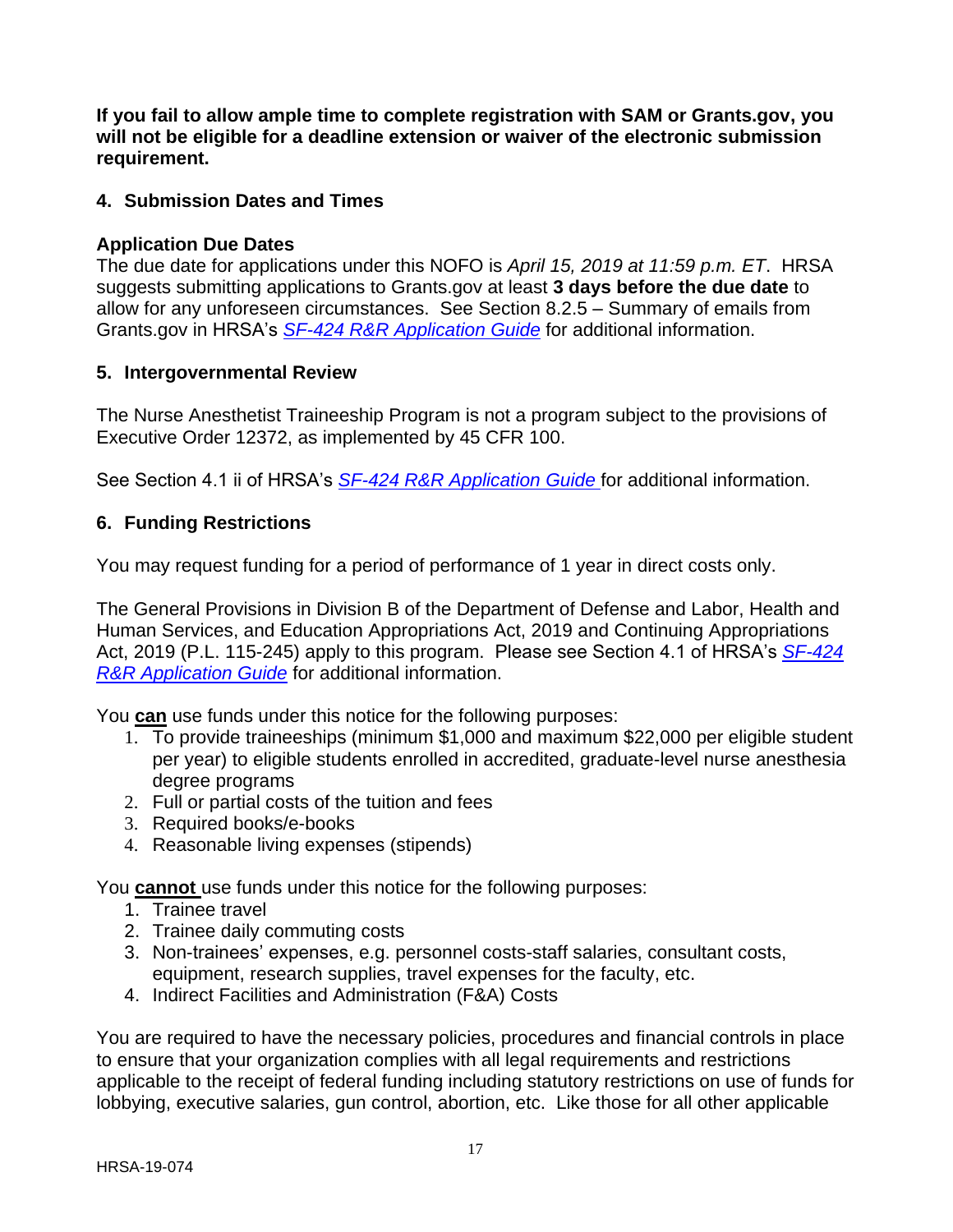grants requirements, the effectiveness of these policies, procedures, and controls is subject to audit.

# <span id="page-21-0"></span>**V. Application Review Information**

## <span id="page-21-1"></span>**1. Review Criteria**

The NAT Program is a formula-based grant program. HRSA has procedures for assessing the technical merit of applications and to assist you in understanding the standards against which your application will be reviewed. HRSA is responsible for the review of each application for completeness and eligibility, including accreditation documentation, Project Director qualifications, accuracy (including the data reported on the NAT Program Specific Data Forms and all required documents), and compliance with the requirements outlined in this NOFO.

NAT Program funds are distributed among eligible entities as formula-payment based grants according to data supplied in the application. HRSA will calculate FY 2019 award amounts to schools based on the steps below.

- **Step 1.** HRSA determines the number of applicants that meet the funding factors (Statutory Funding Preference and Special Consideration). The total amount allocated for the funding factors is subtracted from the total funds available.
- **Step 2.** The cost (dollar) per eligible trainee is calculated by dividing the remaining balance of funds available by the total number of enrollees for all eligible applicants.
- **Step 3.** The award given to each applicant is calculated by multiplying the cost (dollar) per eligible trainee by the total number of full-time students (Master's - Doctoral) plus the amount for each funding factor (Statutory Funding Preference \$1,000 + Special Consideration \$1,000) that is met.
- **Step 4.** Recipients (schools) will then disburse traineeship awards that are no less than \$1,000 and no greater than \$22,000 to eligible full-time NAT students.

## <span id="page-21-2"></span>**2. Review and Selection Process**

HRSA will distribute the funds appropriated for the NAT Program among eligible participating institutions. Applicants are required to provide program data (reported in the NAT Program Specific Data Forms) which includes student enrollment, previous traineeship support (as applicable), and graduate employment status. Program data is used to determine funding amounts.

HRSA may also consider assessment of risk and the other pre-award activities described in Section 3 below.

Please see Section 5.3 of HRSA's *SF-424 [R&R Application Guide](http://www.hrsa.gov/grants/apply/applicationguide/sf424rrguidev2.pdf)* for more details.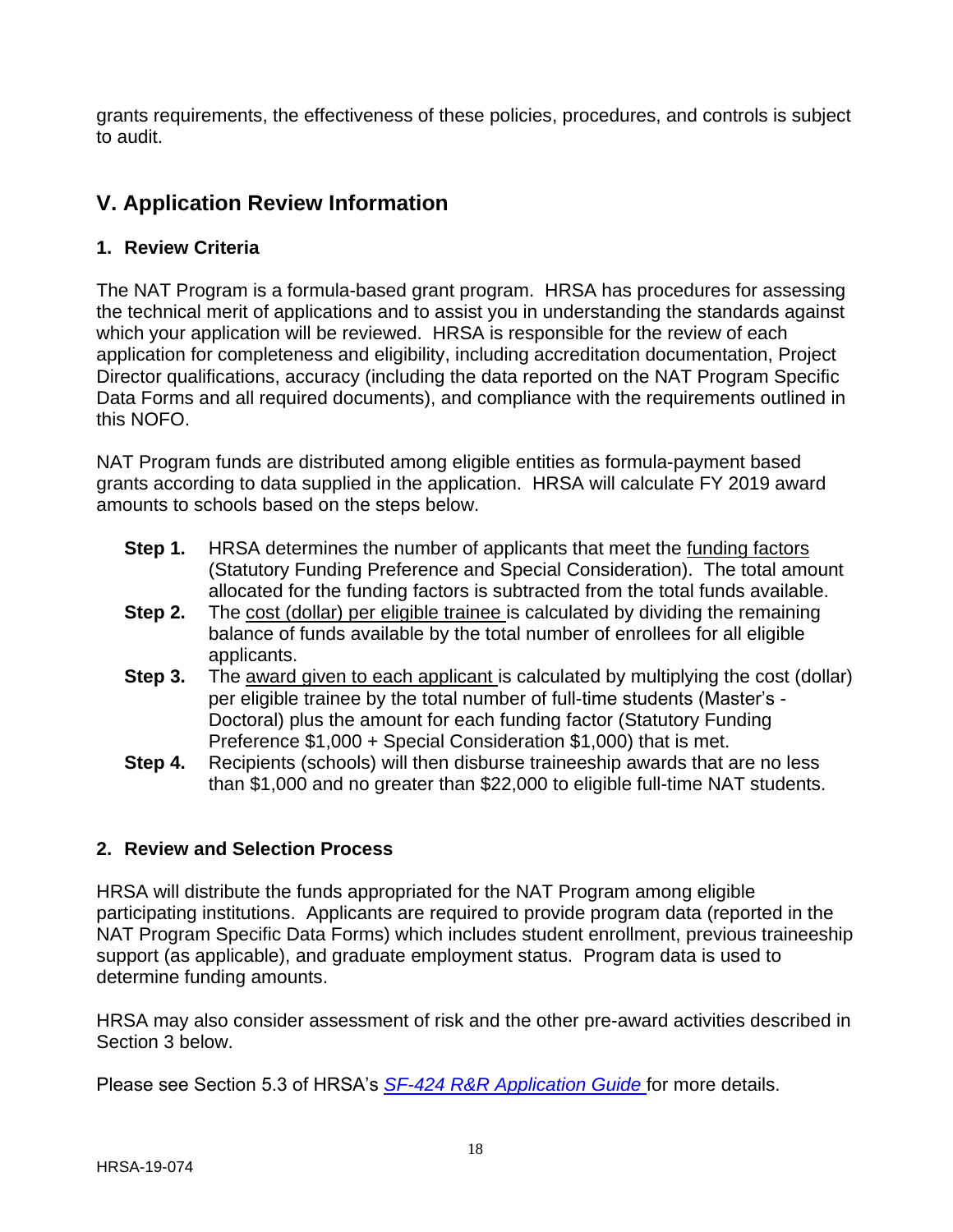#### Funding Factors:

The NAT Program has two funding factors, the Statutory Funding Preference and Special Consideration that are described below.

#### **Statutory Funding Preference**

This program provides a funding preference as authorized by Section 805 of the Public Health Service Act (42 U.S.C. § 296d) where a qualified applicant demonstrates that they "will substantially benefit rural or underserved populations, or help meet public health nursing needs in State or local health departments." Qualified applicants will demonstrate a high rate of graduates from the preceding academic year (AY) currently employed in clinical practice sites designated a rural or underserved setting, including State or local health departments, *as calculated based on data supplied in the NAT Program Specific Data Forms*.

> For the purpose of this funding announcement, "high rate" is defined as a **minimum of 60 percent of graduates** in Academic Year (AY) July 1, 2017 thru 30 June 2018, employed in rural or underserved clinical practice sites.

#### **To be considered for the Statutory Funding Preference, you must supply all supporting data in the NAT Program Specific Data Forms (Table 2).**

Applicants that qualify for the preference will receive a favorable financial adjustment of the NAT formula used to ultimately determine the amount of the NAT award. Applications that do not receive a funding preference will receive full and equitable consideration during the review process.

#### **Special Consideration**

This program includes Special Consideration as authorized by Section 811(g)(2) of the Public Health Service Act (42 U.S.C. § 296j(g)(2)) for an eligible entity that agrees to expend the award to train CRNAs who will practice in Health Professional Shortage Areas (HPSAs), as designated under PHS Act Section 332. Qualified applicants will demonstrate a high rate of graduates from the preceding academic year (AY) 2017-18 currently employed in HPSAs, as calculated based on data supplied in the NAT Program Specific Data Forms. For more information, see HRSA's HPSA Finder Tool at [https://datawarehouse.hrsa.gov/tools/analyzers/geo/ShortageArea.aspx.](https://datawarehouse.hrsa.gov/tools/analyzers/geo/ShortageArea.aspx)

> For the purpose of this funding announcement, "high rate" is defined as a **minimum of 60 percent of graduates** in AY July 1, 2017 thru June 30, 2018 employed in HRSA-designated HPSAs.

#### **To be considered for the Special Consideration, you must supply all supporting data in the NAT Program Specific Data Forms (Table 2).**

Applicants that qualify for the Special Consideration will receive a favorable financial adjustment of the NAT formula used to ultimately determine the amount of the NAT award.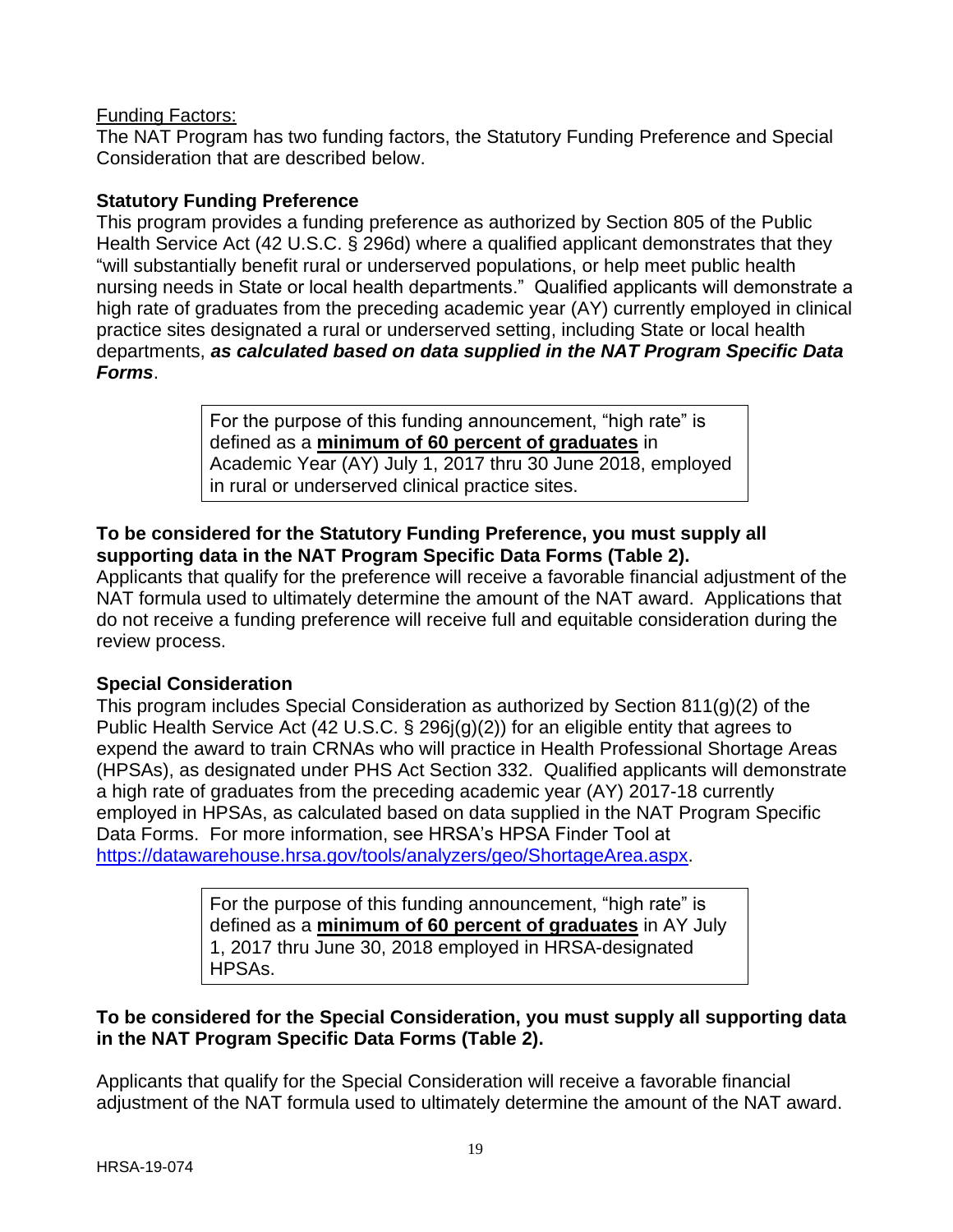Applications that do not qualify for the Special Consideration will receive full and equitable consideration during the review process.

## <span id="page-23-0"></span>**3. Assessment of Risk and Other Pre-Award Activities**

HRSA may elect not to fund applicants with management or financial instability that directly relates to the organization's ability to implement statutory, regulatory or other requirements [\(45 CFR § 75.205\)](http://www.ecfr.gov/cgi-bin/retrieveECFR?gp=1&SID=4d52364ec83fab994c665943dadf9cf7&ty=HTML&h=L&r=PART&n=pt45.1.75#se45.1.75_1205).

HRSA reviews applications receiving a favorable review for other considerations that include past performance, as applicable, cost analysis of the project/program budget, assessment of your management systems, ensuring continued applicant eligibility, and compliance with any public policy requirements, including those requiring just-in-time submissions. HRSA may ask you to submit additional programmatic or administrative information (such as an updated budget or "other support" information) or to undertake certain activities (such as negotiation of an indirect cost rate) in anticipation of an award. However, even at this point in the process, such requests do not guarantee that HRSA will make an award. Following review of all applicable information, HRSA's approving and business management officials will determine whether HRSA can make an award, if special conditions are required, and what level of funding is appropriate.

Award decisions are discretionary and are not subject to appeal to any HRSA or HHS official or board.

Effective January 1, 2016, HRSA is required to review and consider any information about your organization that is in the [Federal Awardee Performance and Integrity Information](https://www.fapiis.gov/)  [System \(FAPIIS\).](https://www.fapiis.gov/) You may review and comment on any information about your organization that a federal awarding agency previously entered. HRSA will consider any of your comments, in addition to other information in [FAPIIS](https://www.fapiis.gov/) in making a judgment about your organization's integrity, business ethics, and record of performance under federal awards when completing the review of risk posed by applicants as described in 45 CFR § 75.205 [HHS Awarding Agency Review of Risk Posed by Applicants.](http://www.ecfr.gov/cgi-bin/text-idx?node=pt45.1.75)

HRSA will report to FAPIIS a determination that an applicant is not qualified [\(45 CFR § 75.212\)](http://www.ecfr.gov/cgi-bin/text-idx?node=pt45.1.75).

# <span id="page-23-1"></span>**VI. Award Administration Information**

## <span id="page-23-2"></span>**1. Award Notices**

HRSA will issue the Notice of Award prior to the start date of July 1, 2019. See Section 5.4 of HRSA's *SF-424 [R&R Application Guide](http://www.hrsa.gov/grants/apply/applicationguide/sf424rrguidev2.pdf)* for additional information.

#### <span id="page-23-3"></span>**2. Administrative and National Policy Requirements** See Section 2.1 of HRSA's *SF-424 [R&R Application Guide](http://www.hrsa.gov/grants/apply/applicationguide/sf424rrguidev2.pdf)*.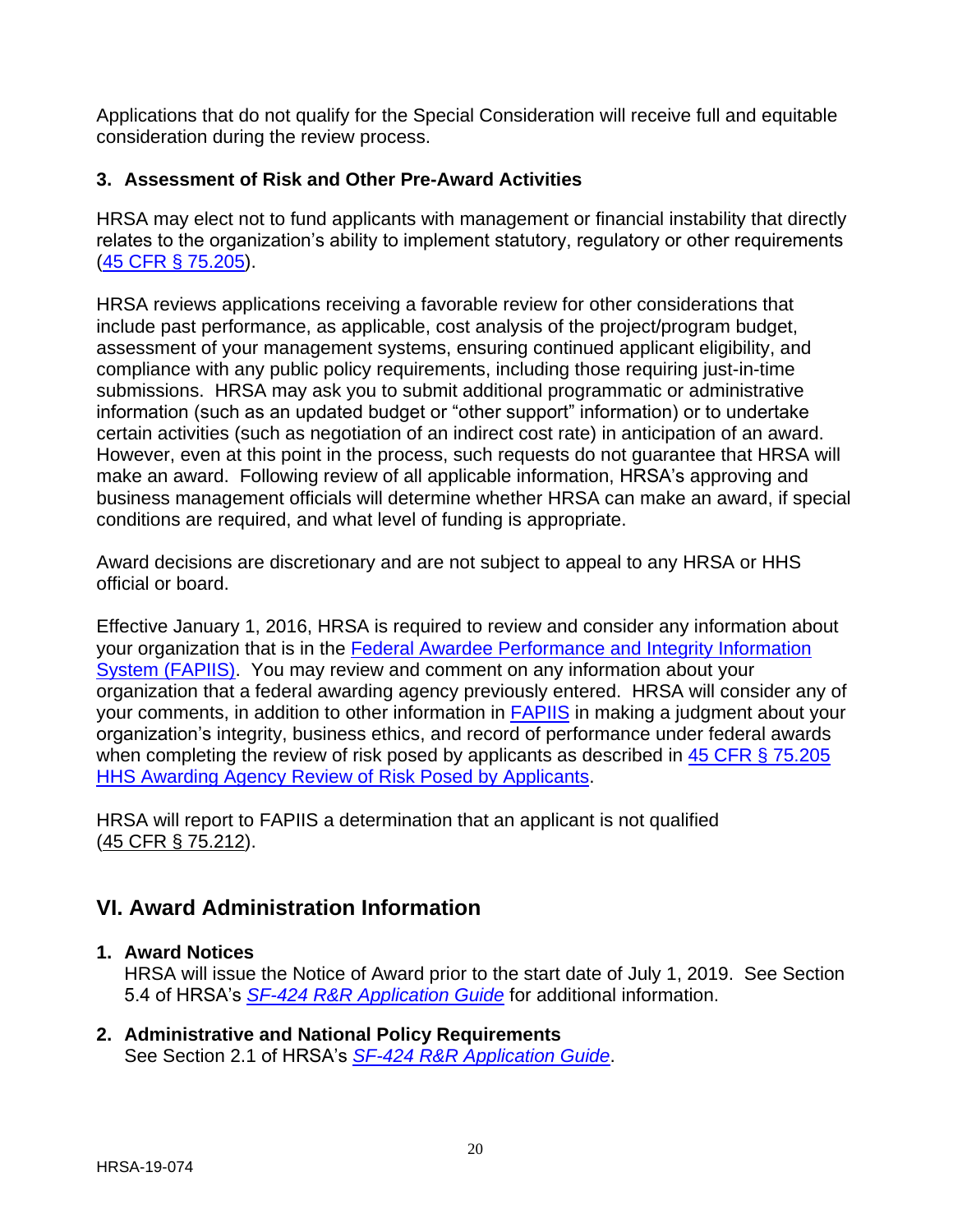## <span id="page-24-0"></span>**3. Reporting**

Award recipients must comply with Section 6 of HRSA's *SF-424 [R&R Application Guide](http://www.hrsa.gov/grants/apply/applicationguide/sf424rrguidev2.pdf)* **and** the following reporting and review activities:

1) **Performance Reports.** The recipient must submit a Performance Report to HRSA via the EHBs on an annual basis. All HRSA recipients are required to collect and report performance data so that HRSA can meet its obligations under the Government Performance and Results Modernization Act of 2010 (GPRA). The required Performance Measures for this program are outlined in the Project Narrative Section IV's Impact Sub-section (a). Further information will be provided in the award notice.

The Annual Performance Report will address all academic year activities from July 1 to June 30, and will be due to HRSA on July 31 each year.

Award recipients will be asked to report training data such as trainee demographic and other individual-level data, as well as one-year post-graduation employment information, and information on the clinical training sites and the individuals trained at those sites. NAT performance measures can be viewed at [https://bhw.hrsa.gov/sites/default/files/bhw/grants/performancemeasures/nat.pdf.](https://bhw.hrsa.gov/sites/default/files/bhw/grants/performancemeasures/nat.pdf)

- 2) **Final Program Report.** The NAT award recipient is required to submit a Final Program Report. However, for recipients who submit applications for funding in the subsequent year, that application serves as the Final Program Report for the preceding award.
- 3) **Federal Financial Report.** For the NAT program, the quarterly Federal Cash Transaction Report submitted to the Payment Management System (PMS) will be used to fulfill the financial reporting requirement.
- 4) **Integrity and Performance Reporting.** The Notice of Award will contain a provision for Integrity and Performance Reporting in **FAPIIS**, as required in  $\frac{45}{10}$ [CFR part 75](http://www.ecfr.gov/cgi-bin/retrieveECFR?gp=1&SID=4d52364ec83fab994c665943dadf9cf7&ty=HTML&h=L&r=PART&n=pt45.1.75%20-%20ap45.1.75_1521.xii) Appendix XII.

## <span id="page-24-1"></span>**VII. Agency Contacts**

You may request additional information and/or technical assistance regarding business, administrative, or fiscal issues related to this NOFO by contacting:

John Gazdik Grants Management Specialist HRSA Division of Grants Management Operations, OFAM 5600 Fishers Lane, Mailstop 10SWH03 Rockville, MD 20857 Telephone: (301) 443-6962 Email: JGazdik@HRSA.gov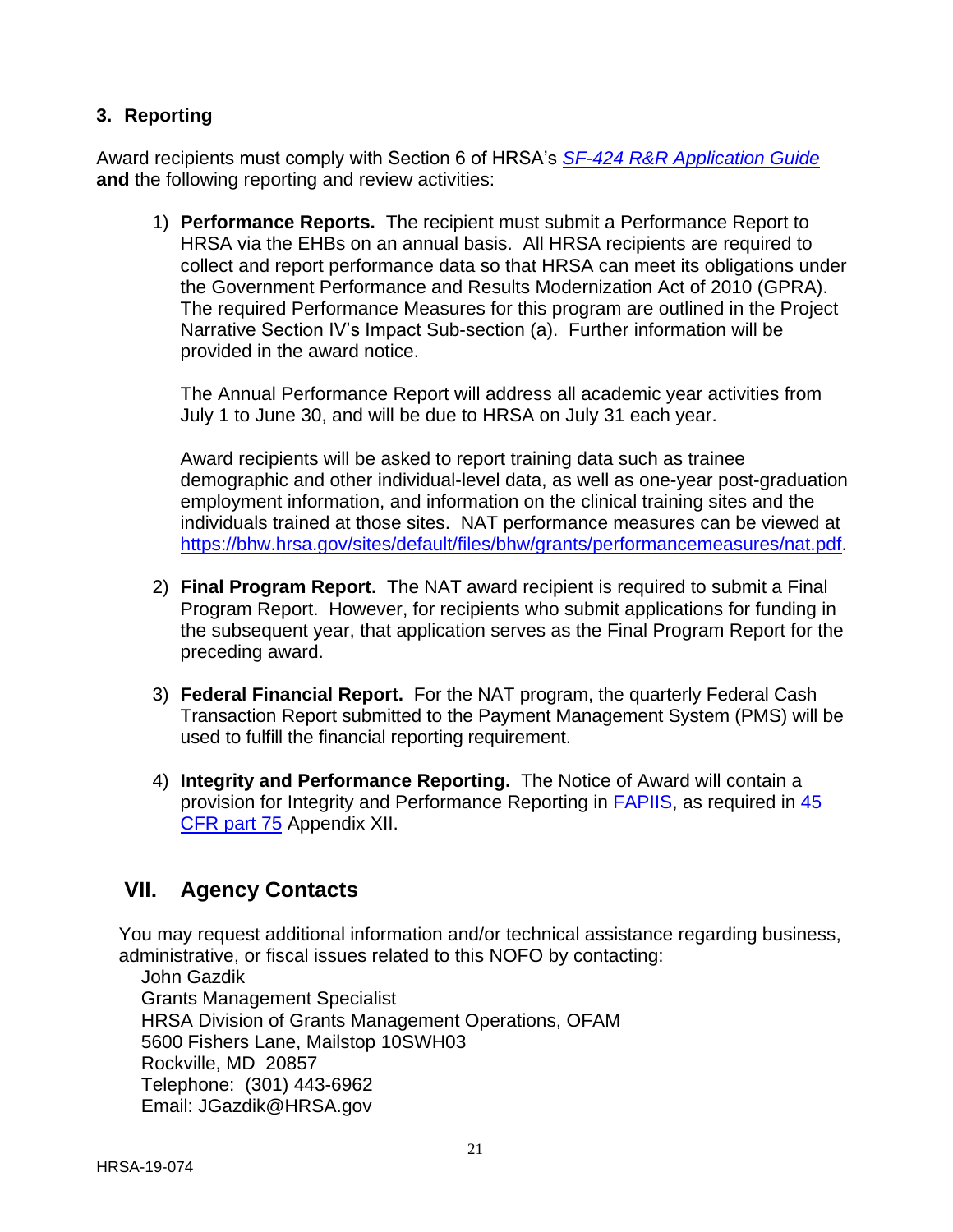You may request additional information regarding overall program issues and/or technical assistance related to this NOFO by contacting:

Karen Delia Breeden, MPA Michael McCalla, MHSA NAT Project Officers Division of Nursing and Public Health Attn: Nurse Anesthetist Traineeship Program Bureau of Health Workforce, HRSA 5600 Fishers Lane, 11N74B Rockville, MD 20857 Telephone Numbers: (301) 443-5787 / (301) 443-0856 Email Adresses: [KBreeden@HRSA.gov](mailto:KBreeden@HRSA.gov) MMcCalla@HRSA.gov

You may need assistance when working online to submit your application forms electronically. Always obtain a case number when calling for support. For assistance with submitting the application in Grants.gov, contact Grants.gov 24 hours a day, 7 days a week, excluding federal holidays at:

Grants.gov Contact Center Telephone: 1-800-518-4726 (International Callers, please dial 606-545-5035) Email: [support@grants.gov](mailto:support@grants.gov) Self-Service Knowledge Base:<https://grants-portal.psc.gov/Welcome.aspx?pt=Grants>

Successful applicants/recipients may need assistance when working online to submit information and reports electronically through HRSA's Electronic Handbooks (EHBs). For assistance with submitting information in HRSA's EHBs, contact the HRSA Contact Center, Monday-Friday, 8:00 a.m. to 8:00 p.m. ET, excluding Federal holidays, at:

HRSA Contact Center Telephone: (877) 464-4772 TTY: (877) 897-9910 Web: <http://www.hrsa.gov/about/contact/ehbhelp.aspx>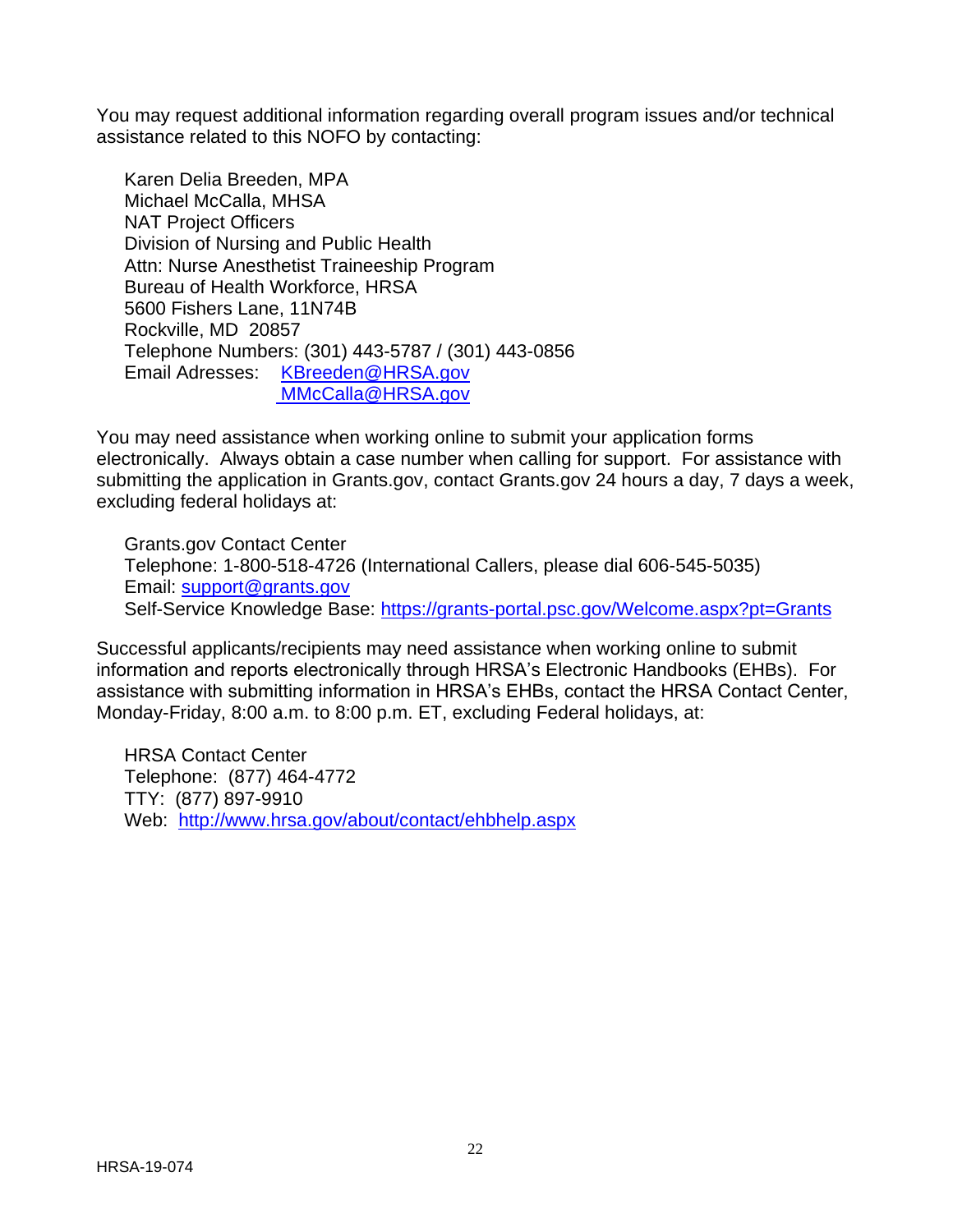# <span id="page-26-0"></span>**VIII. Other Information**

## **Logic Models and Work Plan**

Additional information on developing Logic Models can be found at the following website: [https://www.cdc.gov/oralhealth/state\\_programs/pdf/logic\\_models.pdf](https://www.cdc.gov/oralhealth/state_programs/pdf/logic_models.pdf) .

Although there are similarities, a Logic Model is not a Work Plan. A Work Plan is an "action" guide with a timeline used during program implementation; the Work Plan provides the "how to" steps. A Logic Model is a visual diagram that demonstrates an overview of the relationships between the 1) resources and inputs, 2) implementation strategies and activities, and 3) desired outputs and outcomes in a project. Information on how to distinguish between a Logic Model and Work Plan can be found at the following website: [http://www.cdc.gov/healthyyouth/evaluation/pdf/brief5.pdf.](http://www.cdc.gov/healthyyouth/evaluation/pdf/brief5.pdf)

#### **Technical Assistance**

HRSA will hold a pre-application technical assistance (TA) webinar(s) for applicants seeking funding through this opportunity. The webinar(s) will provide an overview of pertinent information in the NOFO and an opportunity for applicants to ask questions. Visit the HRSA Bureau of Health Workforce's open opportunities website at <https://bhw.hrsa.gov/fundingopportunities/> to learn more about the resources available for this funding opportunity.

# <span id="page-26-1"></span>**IX. Tips for Writing a Strong Application**

See Section 4.7 of HRSA's *SF-424 [R&R Application Guide](http://www.hrsa.gov/grants/apply/applicationguide/sf424rrguidev2.pdf)*.

Frequently Asked Questions (FAQs) can be found on the program website, and are often updated during the application process.

In addition, a number of recorded webcasts have been developed with information that may assist you in preparing a competitive application. These webcasts can be accessed at <http://www.hrsa.gov/grants/apply/write-strong/index.html.>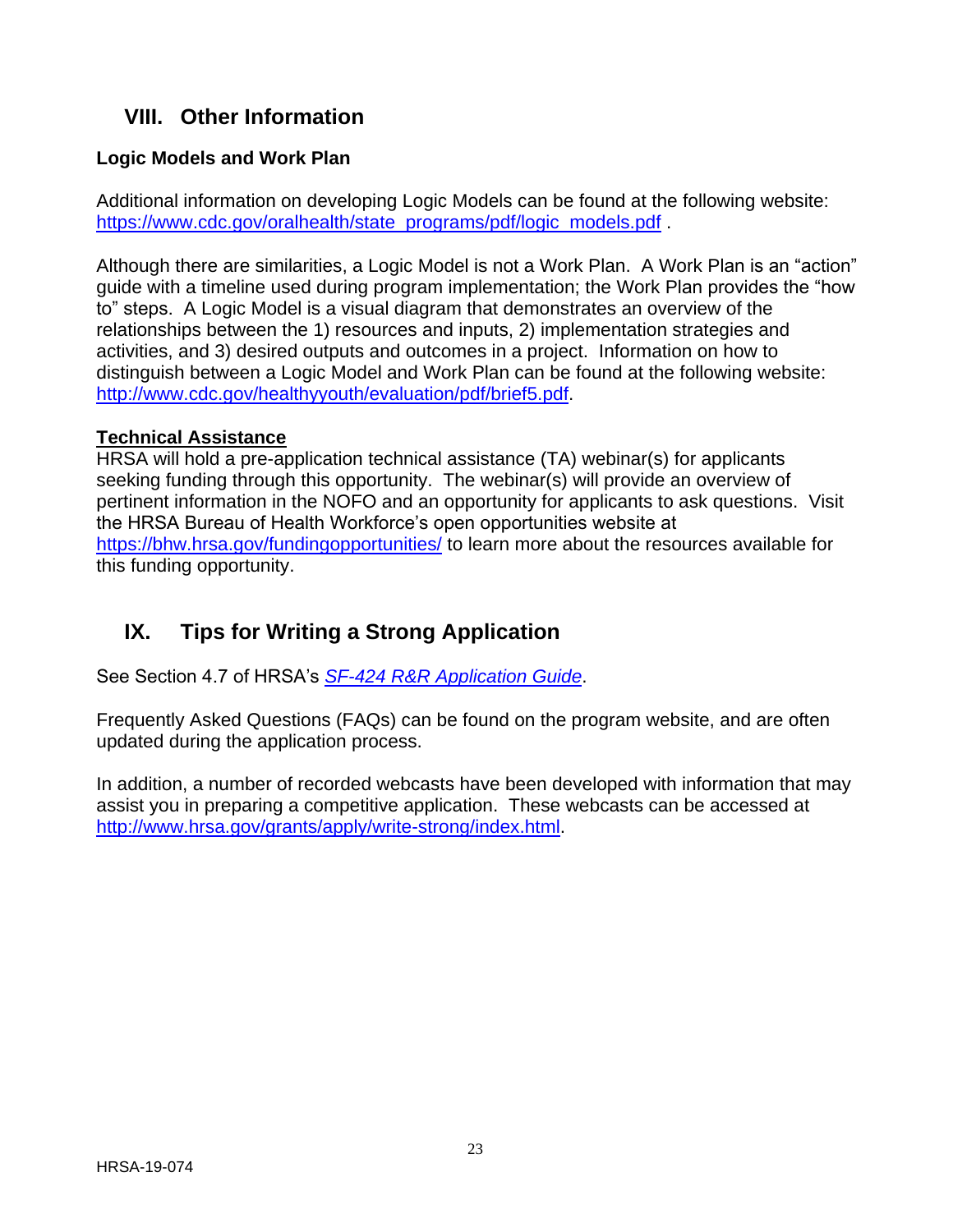# **APPENDIX**

## <span id="page-27-0"></span>**LIST OF NAT ATTACHMENTS AND NAT PROGRAM SPECIFIC DATA FORMS**

The following NAT Program Specific Data Forms are to be completed electronically via Grants.gov annually. The paper versions of the forms are presented in this NOFO for reference.

Reference HRSA's *SF-424 R&R [Application](http://www.hrsa.gov/grants/apply/applicationguide/sf424rrguidev2.pdf) Guide* for instructions on the document submission process for Grants.gov.

#### **NAT Program Specific Data Forms and Instructions**

- Table 1 NAT: Enrollment, Traineeship Support, Graduate, Graduates Supported and Projected Data
- Table 2 NAT: Graduate Data Rural, Underserved, or Public Health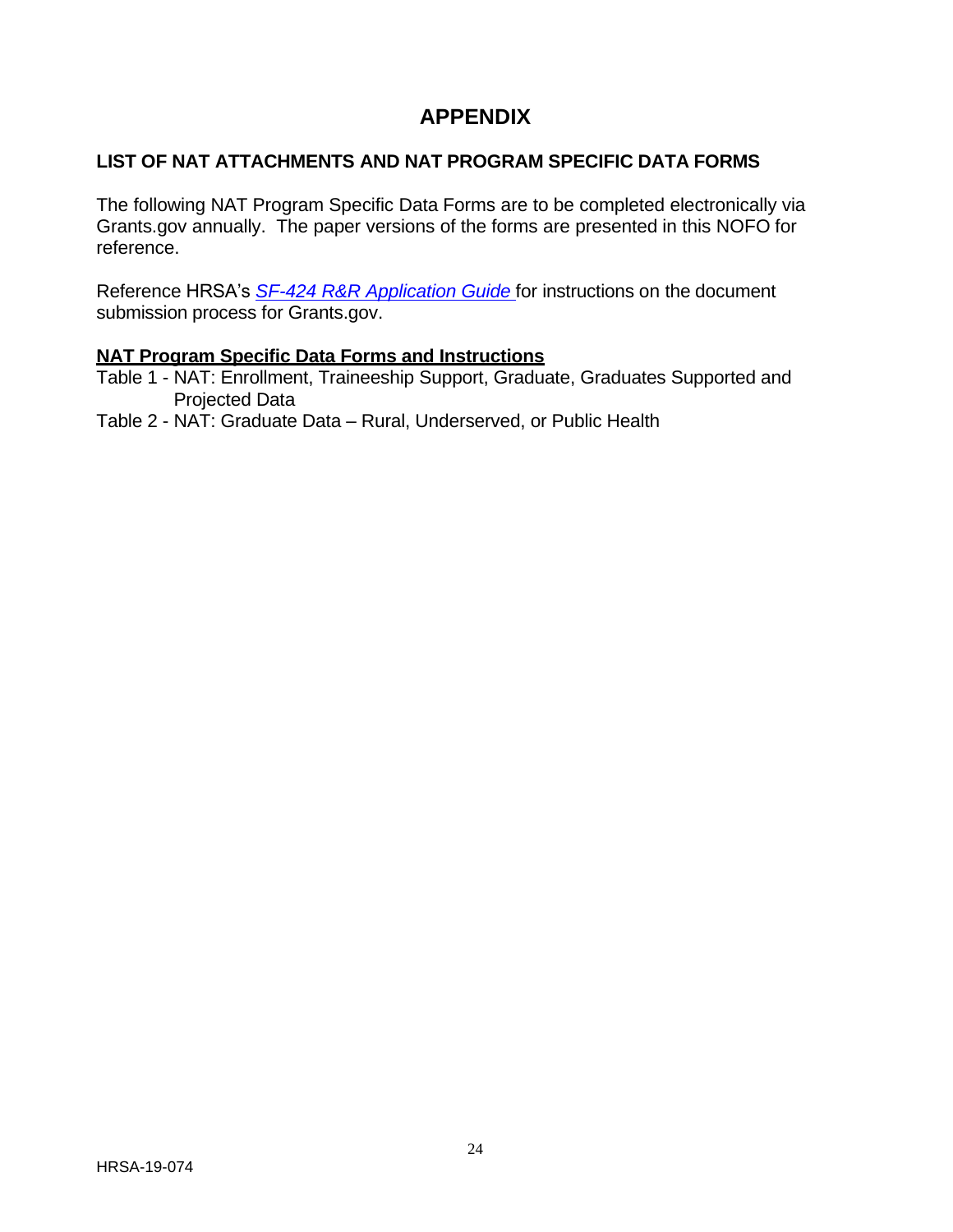#### **Table 1 - NAT: Enrollment, Traineeship Support, Graduates, Graduates Supported and Projected Data**

When completing the application electronically, ensure that you select the correct Current Fiscal Year prior to inputting any data. You must select the correct Current Fiscal Year (2019) as the dates will dynamically be displayed based on the fiscal year selection.

Complete Table 1 summarizing student enrollment, trainee/student support, graduates, graduates supported and projected student enrollment. Instructions for completing Table 1 are below.

| <b>Students</b>               | Total # of<br>Full-time<br><b>Students</b><br>Enrolled<br>(As of<br>10/15/18 | Total # of<br><b>Students</b><br>Supported<br>$(07/01/17 -$<br>06/30/18) | Total # of<br>Graduates<br>$(07/01/17 -$<br>06/30/18) | Total # of<br>Graduates<br>Supported<br>$(07/01/17 -$<br>06/30/18) | Projected<br><b>Students</b><br>by<br>10/15/19 |
|-------------------------------|------------------------------------------------------------------------------|--------------------------------------------------------------------------|-------------------------------------------------------|--------------------------------------------------------------------|------------------------------------------------|
| # Master's                    |                                                                              |                                                                          |                                                       |                                                                    |                                                |
| <b>Students</b>               |                                                                              |                                                                          |                                                       |                                                                    |                                                |
| # Doctoral<br><b>Students</b> |                                                                              |                                                                          |                                                       |                                                                    |                                                |
| <b>GRAND</b><br><b>TOTAL</b>  |                                                                              |                                                                          |                                                       |                                                                    |                                                |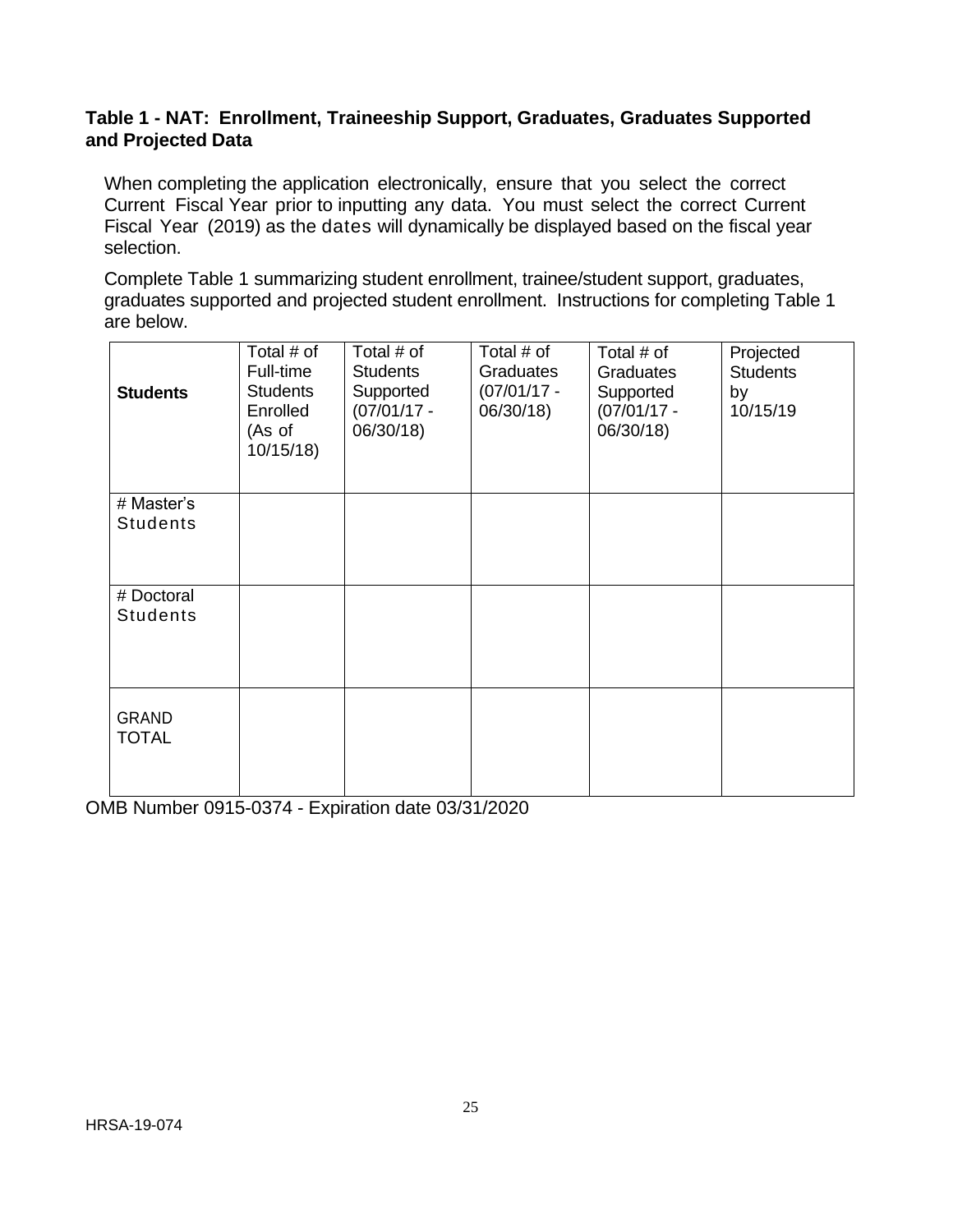## **Instructions for Completing Table 1 - NAT:**

#### IMPORTANT NOTES:

- All applicants must complete this table.
- Do not make any changes to this table.
- When completing the application on-line, ensure that you select the correct Current Fiscal Year prior to inputting any data.
- Students **must not** be counted as both an Enrollee and a Graduate.
- **Enrollees** Students that are enrolled in a Nurse Anesthetist Program and have not graduated or completed the program by 10/15/19.
- **Students Supported** Students who received traineeship support from 07/01/17-06/30/18 and did not graduate, under "STUDENTS SUPPORTED BY TRAINEESHIPS."
- **Graduates** Students who have successfully completed all educational requirements for the Nurse Anesthetist Program between 07/01/17-06/30/18.
- **Graduates Supported** Students who received traineeship support from 07/01/17- 06/30/18 and graduated, under "TOTAL # OF GRADUATES".
- For **"Total # of Full-time Students Enrolled"**, enter the total number of NAT full-time students enrolled as of 10/15/2018.
- For **"Total # of Students Supported"**, enter the total number of NAT students who were enrolled as of 10/15/2017 and of those enrollees who received Nurse Anesthetist Traineeship support from 07/01/17-06/30/18. The "**Total # of Students Supported**" must be equal to or less than the "**Total Number of Full-time Students Enrolled**".
- For **"Total # of Graduates"**, enter the total number of NAT graduates who completed degree requirements between 07/01/17-06/30/18. If this is a new program, enter "0" in the "Total # of Graduates" column.
- For **"Total # of Graduates Supported"**, enter the total number of NAT graduates who received NAT support and completed degree requirements between 07/01/17-06/20/18. If this is a new program, enter "0" in the "Total # of NAT Graduates" column. The "**Total # of Graduates Supported**" must be equal to or less than the "**Total Number of Graduates**".
- For **"Total # of Projected Students"**, enter the total number of Master's and/or Doctoral students projected to enroll by October 15, 2019.
- For "Grand Total", the Grand Totals for each column will be automatically calculated by the electronic system.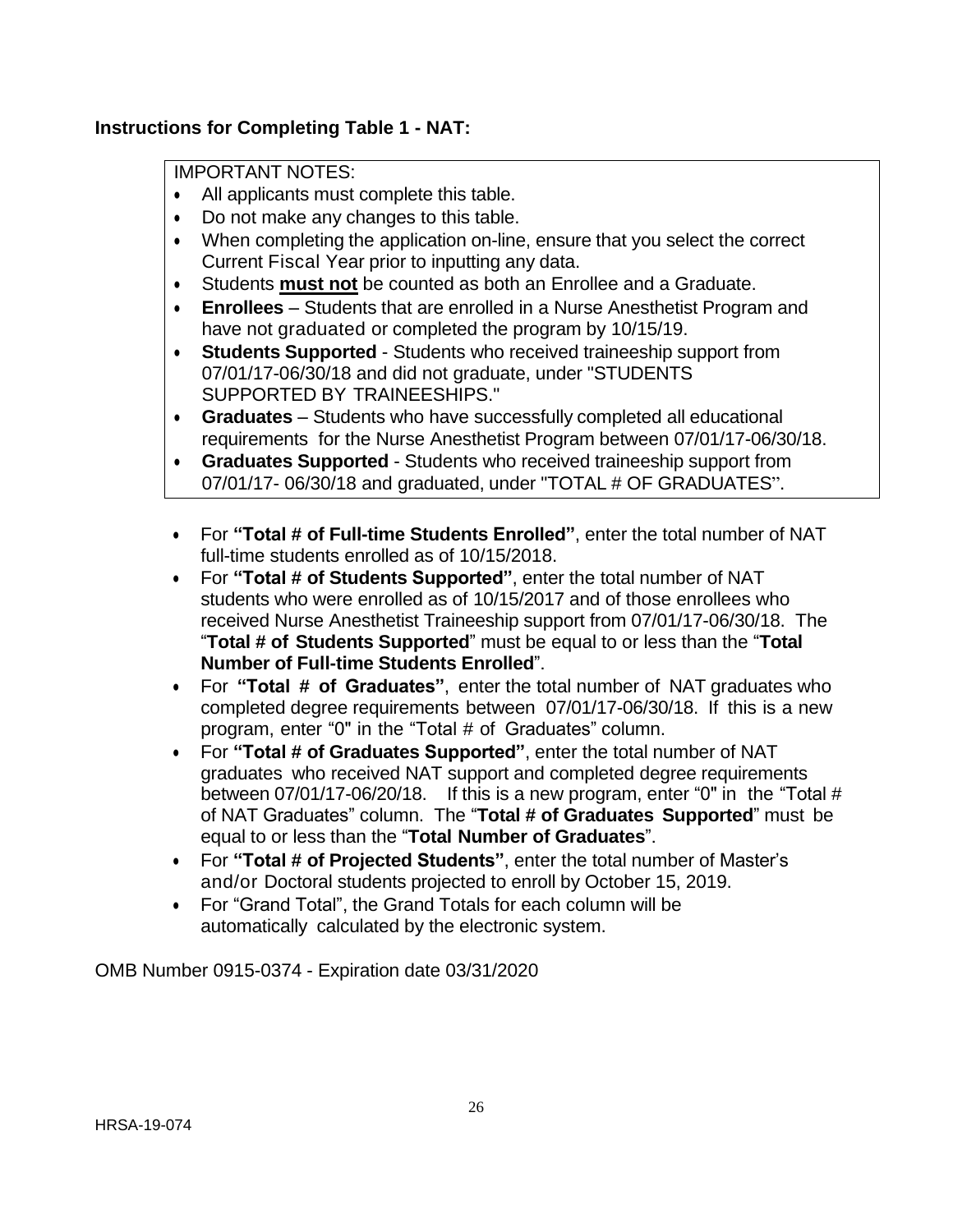## **Table 2 - NAT: Graduate Data - Rural, Underserved, or Public Health (7/01/17-6/30/18)**

Meeting the **Statutory Funding Preference (SFP)** is contingent on meeting the **Statutory Funding Preference High Rate** – reference section V.2

Meeting the **Special Consideration (SPC)** is contingent on meeting the **Special Consideration High Rate** – reference section V.2

Complete Table 2, as appropriate, providing data on the number of Nurse Anesthesia graduates (whether supported with NAT funds or not) who completed degree requirements between 7/1/17-6/30/18 and are employed at clinical practice sites substantially benefiting rural or underserved populations, or in State or local health departments. Instructions for completing Table 2 are below.

| <b>Practice Settings</b>                                                                                                                        | <b>Number of Graduates</b> |  |
|-------------------------------------------------------------------------------------------------------------------------------------------------|----------------------------|--|
| <b>Community Health Centers</b>                                                                                                                 |                            |  |
| <b>Migrant Health Centers</b>                                                                                                                   |                            |  |
| <b>Health Care for the Homeless Grantees</b>                                                                                                    |                            |  |
| <b>National Health Service Corps Sites</b>                                                                                                      |                            |  |
| Indian Health Service Sites/Tribal Health Sites                                                                                                 |                            |  |
| <b>Federally Qualified Health Centers</b>                                                                                                       |                            |  |
| <b>State or Local Health Departments</b>                                                                                                        |                            |  |
| <b>Ambulatory Practice Sites Designated by State Governors</b>                                                                                  |                            |  |
| Health Professional Shortage Areas (HPSAs)                                                                                                      |                            |  |
| <b>Rural Populations / Settings</b>                                                                                                             |                            |  |
| <b>Underserved Populations / Settings</b>                                                                                                       |                            |  |
| 1. Total Number of Graduates employed in these<br>Settings (from 07/01/17 - 06/30/18)                                                           |                            |  |
| Total Number of Graduates (from $07/01/17 - 06/30/18$ )<br>2.                                                                                   |                            |  |
| Percentage of Graduates Employed in these Settings<br>3.<br>(SFP) (Number 1 divided by Number 2)                                                |                            |  |
| Percentage of Graduates Employed in HPSAs (SPC)<br>4.<br>(Total Number of HPSAs divided by Total Number<br>of Graduates from 07/01/17-06/30/18) |                            |  |